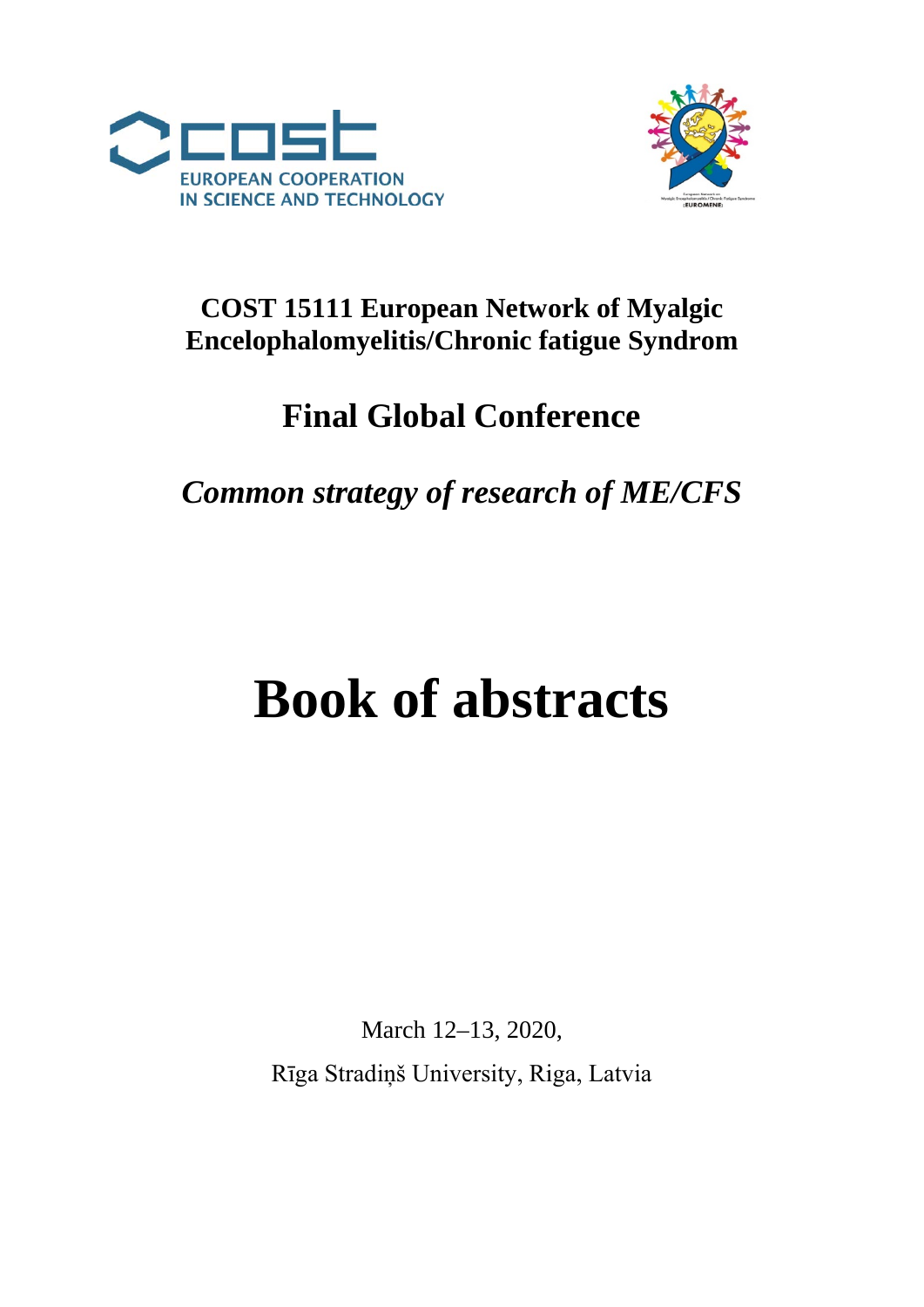#### **Book of Abstracts**

Final Global Conference "Common strategy of research of ME/CFS" Rīga Stradiņš University, Riga, Latvia| March 12–13, 2020

#### **Scientific committee:**

Prof Modra Murovska, Action Chair, Dr Eliana Lacerda, Vice Chair, Dr Fernando Estévez-López, WG1 Leader, Dr Slobodan Sekulic, WG1 Vice-leader, Dr Carmen Scheibenbogen, WG2 Leader, Dr EnricaCapelli, WG2 Vice-leader, Dr Derek Pheby, WG3 Leader, Dr Jerome Authier, WG4 Leader, Dr Luis Nacul, WG4 Vice-leader, Dr Evelina Shikova-Lekova, WG5 Leader, Dr Lorenzo Lorusso, WG6 Leader, Prof Anne Marit Mengshoel, WG6 Vice-leader, Dr Magdalena Budisteanu, STSM coordinator

**Editor:** Jānis Zeimanis

Authors are responsible for their Abstracts.

In case of re-publishing permission from RSU is required.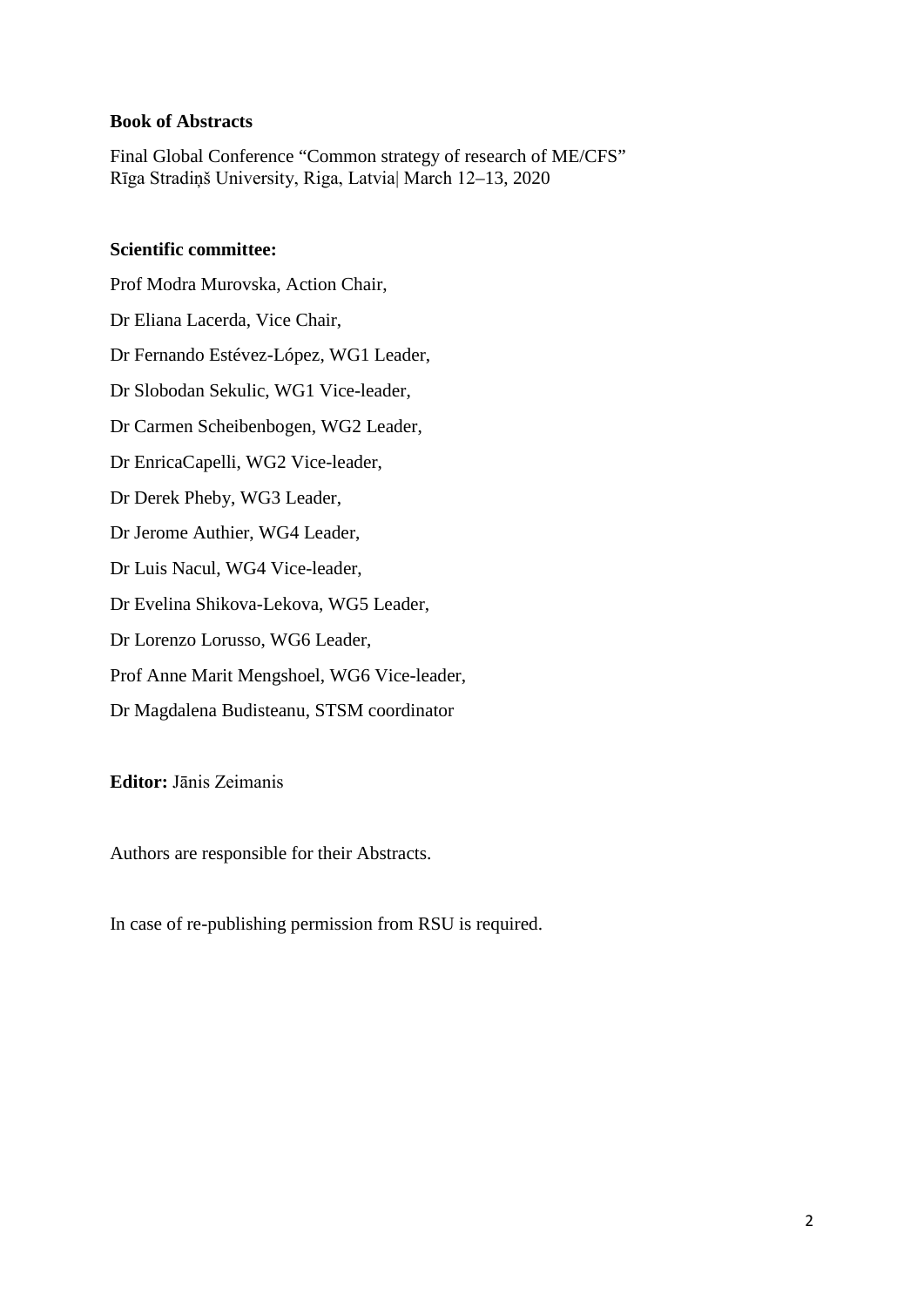## **CONTENT**

## **SESSION 1 - ME/CFS epidemiology**

| Epidemiology of ME/CFS in Europe: past, present and future<br>Fernando Estévez-López, Kathleen Mudie, Luis Nacul, Jesús Castro-Marrero,<br>Xia Wang, Inger Johanne Bakken, Andrejs Ivanovs, Nuno Sepúlveda,<br>Elin B Strand, Joanna Slomko, Pavel Zalewski, Derek Pheby, Jose Alegre,<br>Carmen Scheibenbogen, Evelina Shikova-Lekova, Lorenzo Lorusso, |
|----------------------------------------------------------------------------------------------------------------------------------------------------------------------------------------------------------------------------------------------------------------------------------------------------------------------------------------------------------|
| What do young people find helpful in their management? Findings<br>from a long-term follow up study of 784 young people                                                                                                                                                                                                                                  |
| Prevalence and characteristics of CFS/ME in Poland                                                                                                                                                                                                                                                                                                       |
| Considerations of ME/CFS biobanks and bio-repositories within EUROMENE                                                                                                                                                                                                                                                                                   |
| HYPOTESIS: We underestimate the risk of chemicals in water<br>and food in ME/CFS                                                                                                                                                                                                                                                                         |
| <b>SESSION 2 - ME/CFS biomarkers</b>                                                                                                                                                                                                                                                                                                                     |
| Biomarker in ME/CFS                                                                                                                                                                                                                                                                                                                                      |
| Changed energy metabolism in patients with ME/CFS                                                                                                                                                                                                                                                                                                        |
| Marker for Autoimmunity in ME/CFS                                                                                                                                                                                                                                                                                                                        |
| Chronic viral infections and ME/CFS                                                                                                                                                                                                                                                                                                                      |
| HHV-6 reactivation mimics mitochondrial fragmentation phenotype<br>as seen in the serum of myalgic encephalomyelitis/chronic fatigue<br>syndrome (ME/CFS) patients                                                                                                                                                                                       |
|                                                                                                                                                                                                                                                                                                                                                          |
| <b>SESSION 3 - ME/CFS socio-economics</b>                                                                                                                                                                                                                                                                                                                |
| Problems in determining the economic impact of ME/CFS in Europe                                                                                                                                                                                                                                                                                          |
| Recommendations of the working group on the development<br>of a Europe-wide consensus approach to the economic evaluation<br>of ME/CFS; questions and answers                                                                                                                                                                                            |
| Investigating the availability of data on ME/CFS patients in Latvia<br>Diāna Arāja, Uldis Berkis, Andrejs Ivanovs, Asja Lunga, Modra Murovska 18                                                                                                                                                                                                         |
|                                                                                                                                                                                                                                                                                                                                                          |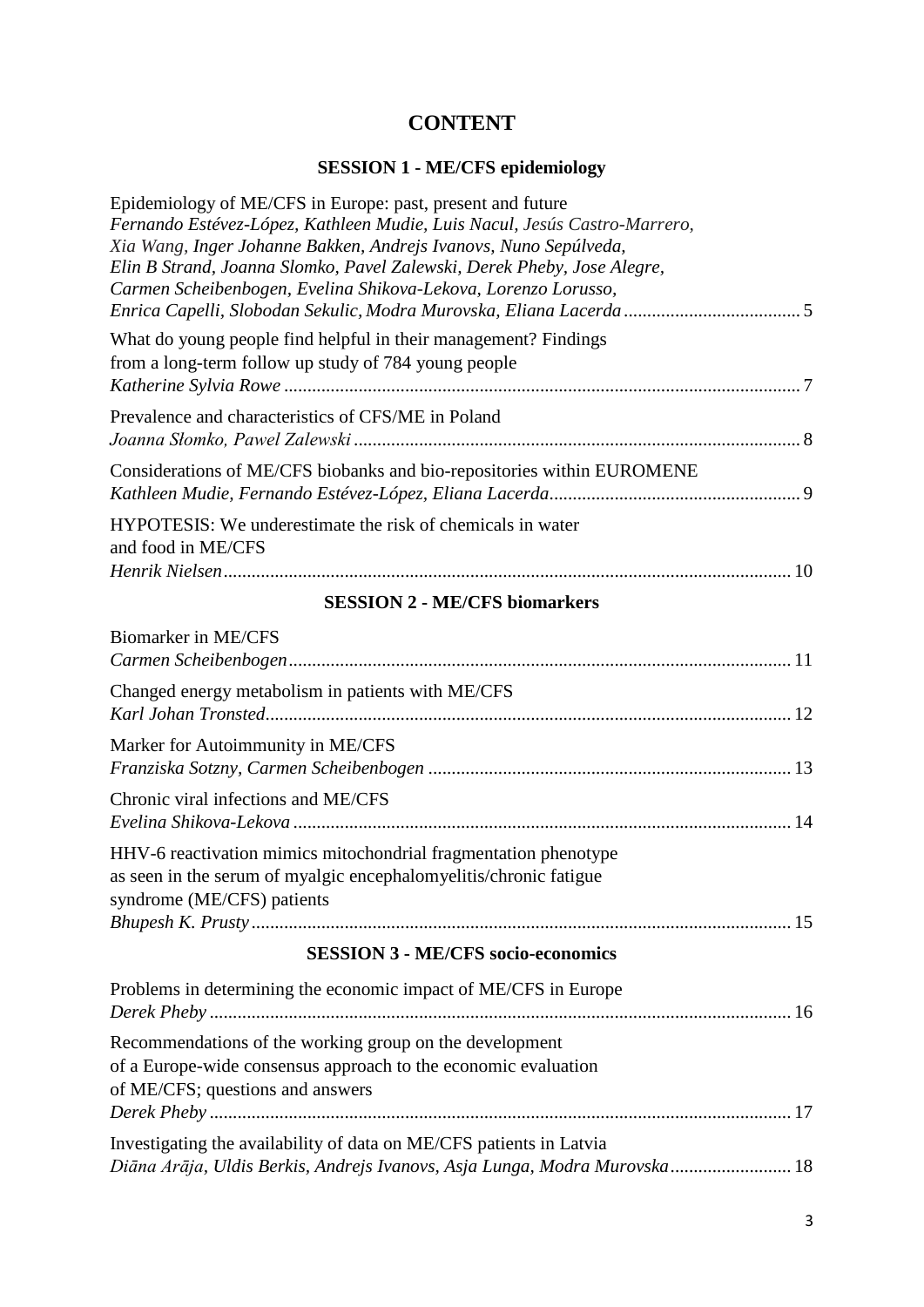| Incorporating the patient perspective when estimating the economic<br>impact of ME/CFS                                                                                                                                                                                                                                                                                                                                                                       |
|--------------------------------------------------------------------------------------------------------------------------------------------------------------------------------------------------------------------------------------------------------------------------------------------------------------------------------------------------------------------------------------------------------------------------------------------------------------|
|                                                                                                                                                                                                                                                                                                                                                                                                                                                              |
| <b>SESSION 4 - ME/CFS clinical research</b>                                                                                                                                                                                                                                                                                                                                                                                                                  |
| Overview on works done during COST action and presentation<br>of recommendations                                                                                                                                                                                                                                                                                                                                                                             |
| Advances in Research on ME/CFS                                                                                                                                                                                                                                                                                                                                                                                                                               |
| Diagnostic criteria for Myalgic Encephalomyelitis or<br>Chronic Fatigue Syndrome (ME/CFS) - Recommendations from<br>the EUROMENE's Clinical Working Group<br>Eliana Mattos Lacerda, Ruud Vermeulen, Jerome Authier,<br>Luis Nacul, Carmem Sheibenbogen, Jean-Dominique de Korwin,<br>Uta Behrends, Patricia Grabowski, Jose Alegre Martin,<br>Anne-Marit Mengshoel, Ingrid Hellang, Henrik Nielsen,<br>Jonas Berquist, Pawel Zalewski, Jesus Castro-Marrero, |
| Cardiopulmonary Exercise Test in ME/CFS: Why, How and When?                                                                                                                                                                                                                                                                                                                                                                                                  |
| How Myalgic Encephalomyelitis/Chronic Fatigue Syndrome (ME/CFS)<br>Progresses: The Natural History of ME/CFS<br>Luis Nacul, Shennae O'Boyle, Luigi Palla, Flavio E. Nacul,<br>Kathleen Mudie, Caroline Claire Kingdon, Jacqueline Margaret Cliff,<br>Taane G. Clark, Hazel Marguerite Dockrell, Eliana Mattos Lacerda  25                                                                                                                                    |
| Patients from the French Chronic Fatigue Syndrome association fulfilled<br>Systemic Exertion Intolerance Disease (SEID) criteria, but disagreed<br>this new denomination<br>Julien Campagne, Isabelle Fornasieri, Barbara Andreani,                                                                                                                                                                                                                          |
| Phenotyping cognitive impairment in adult patients with<br>myalgic encephalomyelitis/chronic fatigue syndrome (ME/CFS)<br>Mehdi Aoun Sebaiti, Gounden Yannick, Hainselin Mathieu,<br>28                                                                                                                                                                                                                                                                      |
| Including the housebound patient severely affected by ME/CFS<br>in research: a compassionate approach<br>Caroline Kingdon, Eliana Lacerda, Dio Giotas, Jack Butterworth, Luis Nacul  29                                                                                                                                                                                                                                                                      |
| The impact of whole-body cryotherapy upon cognitive function in myalgic<br>encephalomyelitis/chronic fatigue syndrome patients. Preliminary studies<br>Sławomir Kujawski, Joanna Słomko, Jacek J. Klawe,                                                                                                                                                                                                                                                     |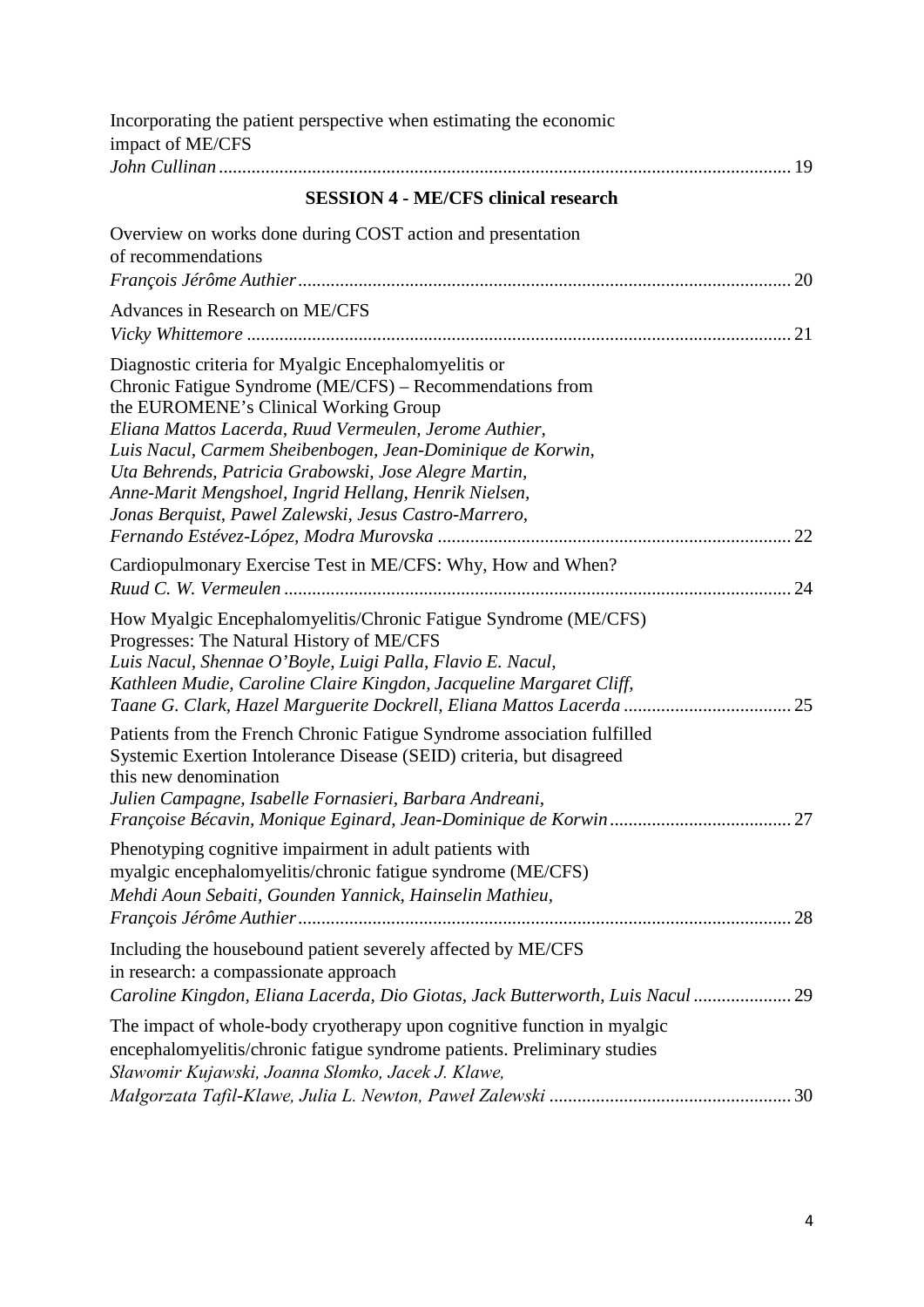#### **Epidemiology of ME/CFS in Europe: past, present and future**

<span id="page-4-0"></span>Fernando Estévez-López<sup>1</sup>, Kathleen Mudie<sup>2</sup>, Luis Nacul<sup>2</sup>, Jesús Castro-Marrero<sup>3</sup>, **Xia Wang<sup>4</sup>, Inger Johanne Bakken<sup>5</sup>, Andrejs Ivanovs<sup>6</sup>, Nuno Sepúlveda<sup>7,8</sup>, Elin B Strand<sup>9</sup>, Joanna Blomko<sup>10</sup>, Pavel Zalewski<sup>10</sup>, Derek Phebv<sup>11</sup>, Jose Alegre<sup>3</sup>,** Joanna Slomko<sup>10</sup>, Pavel Zalewski<sup>10</sup>, Derek Pheby<sup>11</sup>, Jose Alegre<sup>3</sup>, Carmen Scheibenbogen<sup>12</sup>, Evelina Shikova-Lekova<sup>13</sup>, Lorenzo Lorusso<sup>14</sup>, Carmen Scheibenbogen<sup>12</sup>, Evelina Shikova-Lekova<sup>13</sup>, Lorenzo Lorusso<sup>14</sup>, **Enrica Capelli15, Slobodan Sekulic16, Modra Murovska17\*, Eliana Lacerda2\***

*<sup>1</sup> Department of Child and Adolescent Psychiatry/Psychology, Erasmus MC University Medical Center, The Netherlands*

*<sup>2</sup> Department of Clinical Research, Faculty of Infectious & Tropical Disease, London School of Hygiene & Tropical Medicine, UK*

*<sup>3</sup> CFS/ME Unit, Vall d'Hebron University Hospital, Universitat Autònoma de Barcelona, Spain <sup>4</sup> Norwich Medical School, University of East Anglia, UK*

*5 Centre for Fertility and Health (CeFH), Norwegian Institute of Public Health, Norway* 

*6 Statistics Unit, Riga Stradins University, Latvia* 

*7 Department of Infection Biology, Faculty of Infectious & Tropical Diseases, London School of Hygiene & Tropical Medicine, UK* 

*8 Centre of Statistics and its Applications, University of Lisbon, Portugal*

*9 National Advisory Unit on CFS/ME, Oslo University Hospital Norway* 

*10 Department of Hygiene, Epidemiology and Ergonomy, Uniwersytet Mikolaja Kopernika Collegium Medicum, Poland*

*11 Faculty of Health and Society, Buckinghamshire New University, High Wycombe, UK 12 Institute for Medical Immunology, Charité-Universitätsmedizin Berlin, Germany* 

*13 Department of Virology, National Center of Infectious and Parasitic Diseases, Bulgaria* 

*14 Neurology Department, ASST-Lecco, Italy* 

*15 Department of Earth and Environmental Sciences and Centre for Health Technologies, University of Pavia, Italy* 

*16 Department of Neurology, Medical Faculty Novi Sad, University of Novi Sad, Serbia* 

*17 Institute of Microbiology and Virology, Riga Stradins University, Latvia*

\* EL and MM contributed equally.

*E-mail: f.estevez-lopez@erasmusmc.nl*

In this keynote lecture, an overview of the epidemiology of ME/CFS in Europe will be provided. The aims of the lecture will be:

I. To summarise previous findings on the prevalence and incidence of ME/CFS in European countries (past).

*Rationale*: Previous systematic reviews on the prevalence and incidence of ME/CFS included studies from many parts of the world [1–4]. However, these previous reviews were conducted more than five years ago and either did not report the incidence of ME/CFS or did not include children or adolescents. Also, by having different inclusion criteria regarding the case definition of ME/CFS, previous reviews yielded highly variable and non-comparable findings. Thus, the EUROMENE working group 1, which focuses on epidemiology, led a systematic review to estimate the prevalence and incidence of ME/CFS in Europe [5].

II. To present and discuss the preliminary set of recommendations for standardised data collection for epidemiological research of ME/CFS in Europe (present).

*Rationale*: Currently, there is no single validated tool to measure all the different aspects of ME/CFS. Most researchers use a combination of various tools, without any real standardization, making it difficult to compare data and to replicate findings across studies. The issue of variability has prompted researchers from EUROMENE to consider the critical data that should be collected and to make recommendations that will facilitate consistency in methodologies and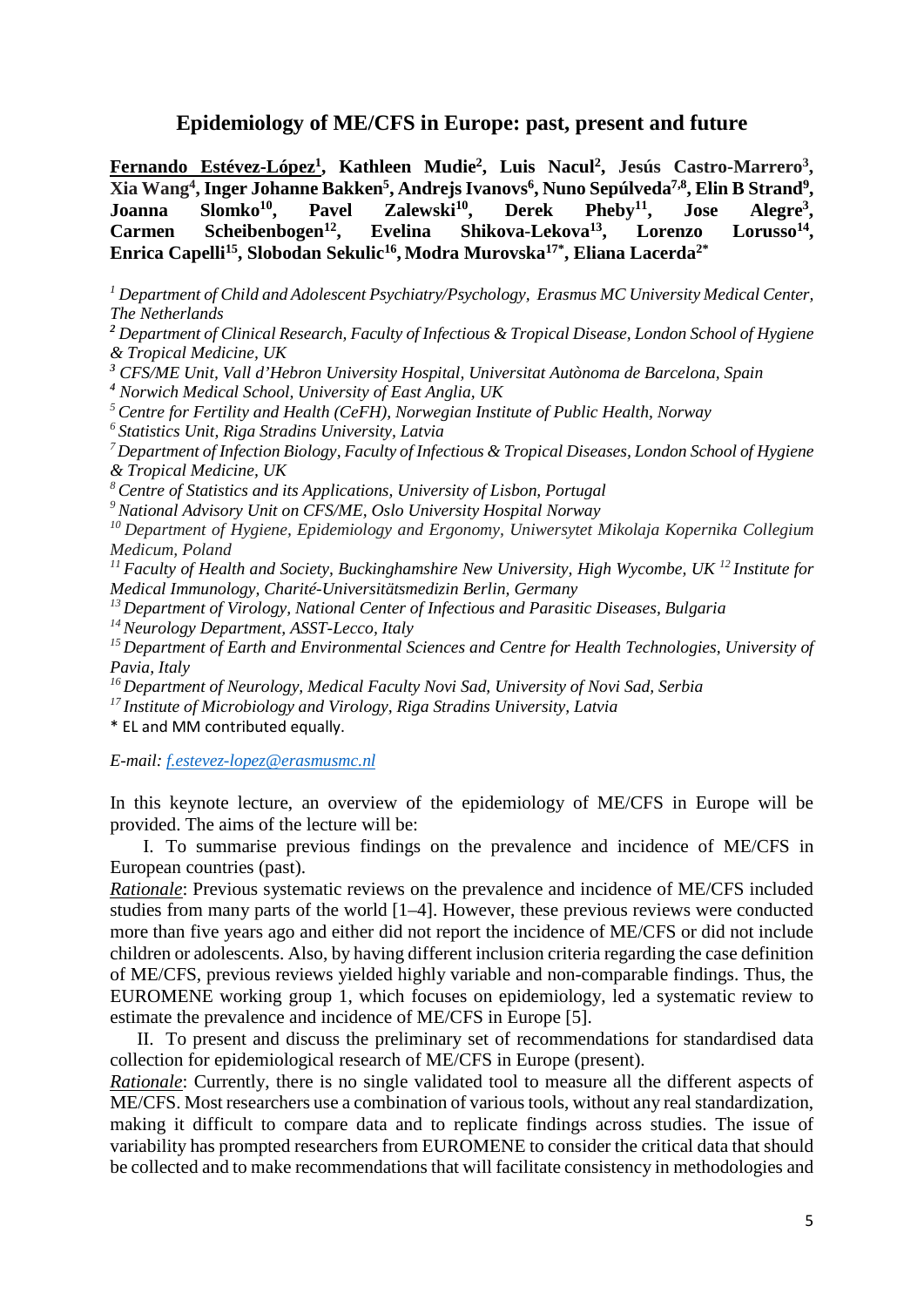interpretability of results. Led by the EUROMENE working group 1, a multidisciplinary team of epidemiologists, clinicians, statisticians, and researchers have provided preliminary recommendations to guide data acquisition for ME/CFS research, which will ultimately improve epidemiological research. In order to ensure scalability of the suggested assessments, including applicability in population-based studies, most of them are based on self-reports. In addition to questionnaires and when circumstances (both resources and needs) allow it, additional objective measurements are suggested in order to obtain a more comprehensive picture of ME/CFS. A discussion about this set of recommendations will be carried out.

III. To suggest future perspectives for epidemiological research of ME/CFS in Europe (future).

*Rationale*: It will be discussed how to implement the developments of EUROMENE (e.g., set of recommendations for standardised data collection for epidemiological research of ME/CFS in Europe) in order to overcome the current caveats in the field.

- **References:**<br>1. Ranjith G. Epidemiology of chronic fatigue syndrome. *Occup Med (Lond)* 2005;**55**:13–9. doi:10.1093/occmed/kqi012
- 2.Dinos S, Khoshaba B, Ashby D, *et al.* A systematic review of chronic fatigue, its syndromes and ethnicity: prevalence, severity, co-morbidity and coping. *Int J Epidemiol* 2009;**38**:1554–70. doi:10.1093/ije/dyp147
- 3.Johnston S, Brenu EW, Staines DR, *et al.* The adoption of chronic fatigue syndrome/myalgic encephalomyelitis case definitions to assess prevalence: a systematic review. *Ann Epidemiol* 2013;**23**:371–6. doi:10.1016/j.annepidem.2013.04.003
- 4.Brurberg KG, Fønhus MS, Larun L, *et al.* Case definitions for chronic fatigue syndrome/myalgic encephalomyelitis (CFS/ME): A systematic review. *BMJ Open* 2014;**4**. doi:10.1136/bmjopen-2013-003973
- 5.Estévez-López F, Castro-Marrero J, Wang X, *et al.* Prevalence and incidence of myalgic encephalomyelitis/chronic fatigue syndrome in Europe-the Euro-epiME study from the European network EUROMENE: a protocol for a systematic review. *BMJ Open* 2018;**8**:e020817. doi:10.1136/bmjopen-2017- 020817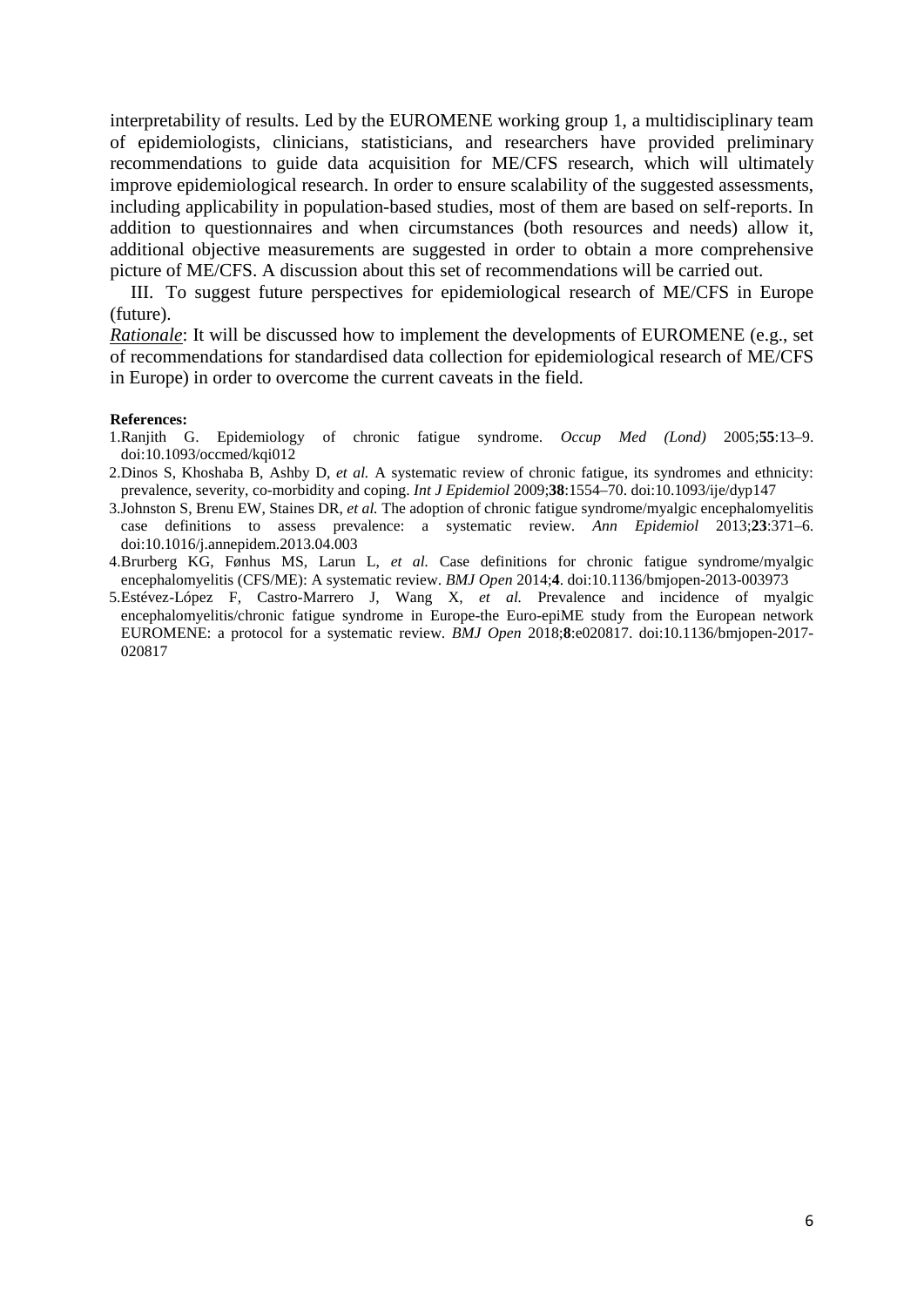## <span id="page-6-0"></span>**What do young people find helpful in their management? Findings from a long-term follow up study of 784 young people**

#### **Katherine Sylvia Rowe**

*Department of General Medicine, Royal Children's Hospital, Murdoch Children's Research Institute, Australia*

#### *E-mail: [kathy@roweresearch.com](javascript:%20internSendMess()*

**Aim:** The aim of the study is to seek feedback regarding the outpatient management of young people diagnosed with myalgic encepahalomyelitis/chronic fatigue syndrome (ME/CFS), and to determine the reported duration of illness, functional and educational long-term outcomes and predictive factors for recovery.

**Method:** Between 1991 and 2009, 784 young people, mean age 14.6 (6–18) years, were diagnosed with ME/CFS following referral to a specialised clinic at the Royal Children's Hospital, Melbourne, Australia. Baseline symptoms, history, depression and anxiety questionnaires were available from 418. The remaining 366, did not have similar standardised baseline information. Regular formal feedback occurred up to 7 occasions over a 14-year period with follow-up for a mean 8 (range 1–21) years after onset. Management included: symptom management and an overall plan where the young person decided how to apportion their energy use across social, educational and physical activities, including a pleasurable activity outside of home. This was adjusted by severity of illness, stage of education, family circumstances and life interests.

**Results**: Follow-up data were returned from 81.8 % (87.1 % of study group and 75.6 % of comparison group). There was no significant difference in functional rating or illness duration between the two groups. The mean duration of illness was 5 (range 1–15) years in the 50 % who reported recovery. By 5 years 38 % and by 10 years 68 % reported recovery. At 10 years the mean functional score was  $8/10$  (range 2–10) with 5 % scoring  $<$  6. Depression, anxiety or severity of illness at diagnosis was not predictive of non-recovery. In addition, 1150 questionnaires (80 % of the cohort) provided qualitative data and feedback. Designing and monitoring their own management plan that included educational, social, physical and enjoyable activities, as well as having symptom management and understanding professionals were highly valued. However, remaining engaged in an education system that flexibly accommodated their illness and aspirations was consistently reported as crucial for long term functioning.

**Conclusions**: ME/CFS in young people has a mean duration of 5 years (1–15) with 68 % reporting recovery by 10 years. All improved functionally with 5 % remaining very unwell and a further 20 % significantly unwell. There were no obvious baseline predictors for recovery. However, depression, anxiety, orthostatic intolerance and to a lesser extent pain at follow up were identified as hampering recovery or function. Supportive professionals, remaining engaged in education and management strategies were identified as helpful. This included maintaining social contact and assistance to achieve educational or life goals.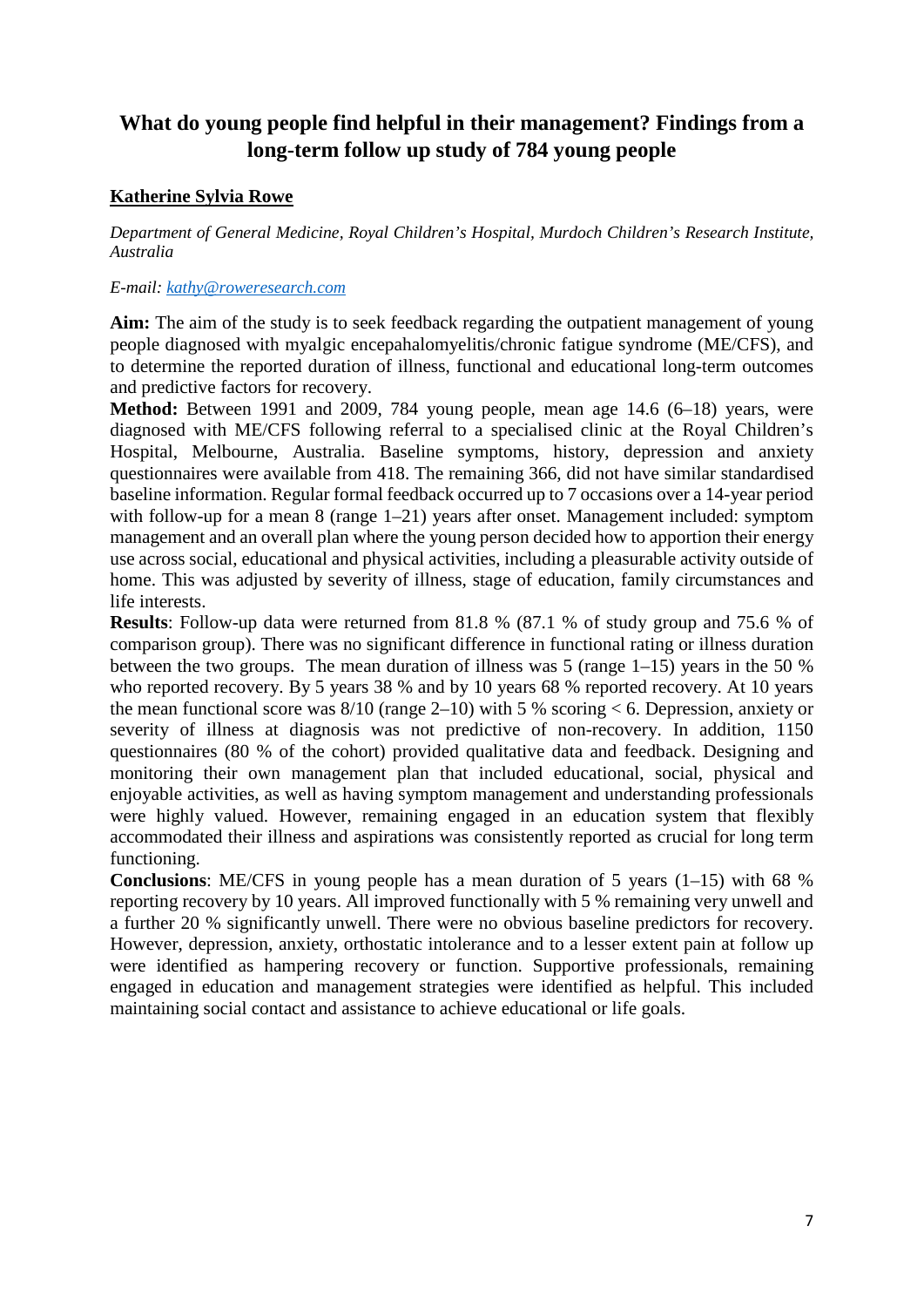## **Prevalence and characteristics of CFS/ME in Poland**

#### <span id="page-7-0"></span>**Joanna Slomko1, Pawel Zalewski1**

<sup>1</sup>Department of Hygiene, Epidemiology, Ergonomy and Postgraduate Education Ludwik Rydygier *Collegium Medicum in Bydgoszcz, Nicolaus Copernicus University in Toruń, Poland*

#### *E-mail: [jslomko@cm.umk.pl](mailto:jslomko@cm.umk.pl) [p.zalewski@cm.umk.pl](mailto:p.zalewski@cm.umk.pl)*

Diagnostics and treatment of chronic fatigue syndrome CFS/ME present a challenge to specialists as this syndrome is not clearly identified, uniform disease but a set of symptoms resembling those occurring in other diseases. In Poland CFS/ME is diagnosed very rarely which may be associated with the fact that etiology of the disease is still poorly known. The aim of this study was to summarise sociodemographic and illness characteristics in those reporting CFS/ME symptoms in a Polish population.

Recruitment was based on self-identification in response to an advertisement in CFS/ME community support networks across Poland, as well as a general advertisement on local radio and social media. In accordance with the Fukuda criteria for CFS, patients were eligible to enter the study if they were 1) age between 25 and 60 years, 2) fatigue more than 6 months 3) had at least four of additional symptoms: malaise after exertion, headache, impaired memory and/or concentration, unrefreshing sleep, sore throat, tender lymp nodes (cervical or axillary), muscle or joint pain, 4) the fatigue must not be the result of an organic disease. Those who fulfilled Fukuda criteria were invited to attend the research unit at the chronobiology laboratory. Pretest health state assessment of subjects included: basic neurological, psychiatric, clinical examination. A consultant confirmed the inclusion and exclusion criteria and verified whether an extensive physical examination and laboratory research tests had been performed to exclude any underlying illness. Participants completed the following screening symptom assessment tools: Chalder fatigue scale, Epworth sleepiness scale, COMPASS 31, Quality of life scale (QOLS). Hemodynamic and autonomic parameters were automatically measured at rest with a Task Force Monitor.

In 1308 of 1400 (93 %) individuals who identified themselves as fatigued, recognised chronic conditions were identified e.g. neurological (n = 280, 21.5 %), neurodegenerative (n = 200, 15 %), psychiatric (n = 654, 50 %) and immunologic (n = 174, 13.5 %) disorders. The remaining 69 participants (mean age  $38.3 \pm 8.5$ ) met the Fukuda definition for CFS/ME and had baseline objective assessment. Majority had experienced symptoms for over 2 years with 37 % having symptoms for 2–5 years and 21.7 % for more than 10 years. The C31 indicated that 50 % have symptoms consistent with orthostatic intolerance. 43/69 (62 %) had Epworth sleepiness scores  $\geq 10$  i.e. consistent with excessive daytime sleepiness. We classified the cohort according to predominance of sympathetic or parasympathetic function, 44/69 (64 %) were found to be sympathetic predominant and 25 parasympathetic. When we considered symptom burden between these two phenotypes, there were no significant differences in symptoms or impact upon quality of life between the groups

This is the first study to summarise illness characteristics of Polish CFS/ME patients. The study has confirmed that fatigue is a common and under-recognised symptom affecting the Polish population.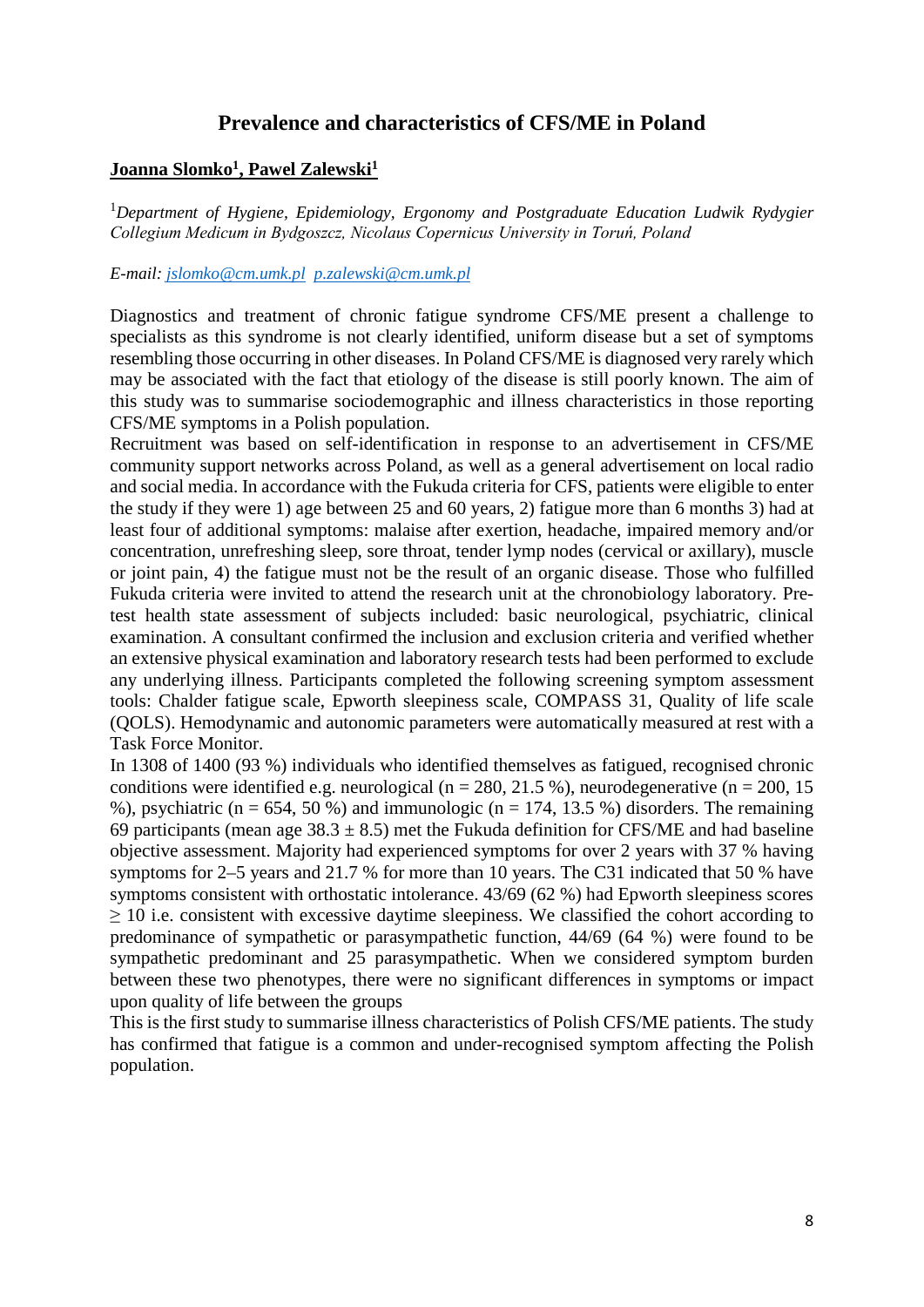## <span id="page-8-0"></span>**Considerations of ME/CFS biobanks and bio-repositories within EUROMENE**

#### **Kathleen Mudie1, Fernando Estévez-López1, Eliana Lacerda1**

<sup>1</sup>Department of Clinical Research, Faculty of Infectious and Tropical Diseases, London School of *Hygiene & Tropical Medicine, United Kingdom*

#### *E-mail: [Kathleen.Mudie1@lshtm.ac.uk](mailto:Kathleen.Mudie1@lshtm.ac.uk)*

**Introduction:** The ability to systematically collect high quality biological samples is essential for progression and advancement of ME/CFS research. Biobanks and bio-repositories, which collect, process, store, and distribute biological samples to support future scientific investigation, have become an important resource in medical research [1–3]. They provide the opportunity for biological samples and the data derived from those samples to be used by multiple researchers who cannot afford the significant expenses incurred by those procedures. In turn, the pooling of such data across multiple and international sites could provide a cost- and time- effective approach to maximise resources and increase sample sizes [4].

**Aim:** EUROMENE aimed to survey existing ME/CFS-related bio-resource throughout the participating countries; to appraise feasibility of building one common approach to achieve data comparability between countries; and to consider the challenges for establishing a common ethics, legal, and social (ELSI) framework [5; 6] for enabling the sharing of the samples.

**Methods:** Members representing a country currently hosting an ME/CFS bio-resources were asked to provide answers related to sample sizes and criteria of cases and any controls, quantity and type of samples allowed for storage, and whether an ELSI framework exists to give external researchers the ability to access their samples. These members were also asked to provide protocols related to recruitment and follow-up; informed consent; procedures for collecting, processing, storing, and sharing samples; access and sample sharing; and quality control, to consider potential synchronisation of procedures in order to maximise research efforts.

**Results:** The questionnaire was sent out to 32 EUROMENE members. Eight (25 %) members returned the questionnaire, representing Norway, Italy, UK, Latvia, France, Poland, Spain, and Germany. Five are ME/CFS-specific bio-resources, and three are a generic bio-resource with storage for ME/CFSrelated research. ME/CFS cases are classified using the Fukuda CDC-1994 criteria in six countries, the 2003 CCC in three countries, the ICC in two countries, and the 2011 CCC in one country. Six countries include severely affected ME/CFS cases, and seven countries include healthy controls, although each classify these differently. Components of peripheral blood, serum, and plasma have been collected in six countries. Samples can be shared in all eight countries, although access is strict in Latvia and Italy. Some representatives provided a brief description of their protocols but many did not provide full protocols. In terms of ELSI frameworks in place, there is no coherent or linear way to share samples across sites, indicating a significant gap.

**Conclusion:** There are biological samples from ME/CFS cases that have been collected and stored by biobanks/bio-repositories in six of the eight EUROMENE countries that can be compared because they were recruited using the same case definition. However, whether there is enough information to guide systematic collection using standardised protocols across all participating countries is still unclear. Challenges are still to be overcome, especially in terms of ELSI; however, the groundwork has been laid for moving forward.

#### **References:**

- 1. W. Paskal, A.M. Paskal, T. Dębski, M. Gryziak, J. Jaworowski, Pathol Oncol Res, **24** (2018) 771–85.
- 2. M. M. Morente, P. L. Fernández, E. de Alava, Semin Diagn Pathol, **25** (2008) 317–22.
- 3. P.H.J. Riegman, M.M. Morente, F. Betsou, P. De Blasio, P. Geary, Mol Oncol, **2** (2008) 213–22.
- 4. M. Ciaburri, M. Napolitano, E. Bravo, Biopreserv Biobank, **15** (2017) 46–56.

5. UK BIOBANK ETHICS AND GOVERNANCE FRAMEWORK, 2017. Available from: https://www.ukbiobank.ac.uk/wpcontent/uploads/2011/05/EGF20082.pdf

6. C. Auray-Blais, J. Patenaude, BMC Med Ethics, **7** (2006) E4.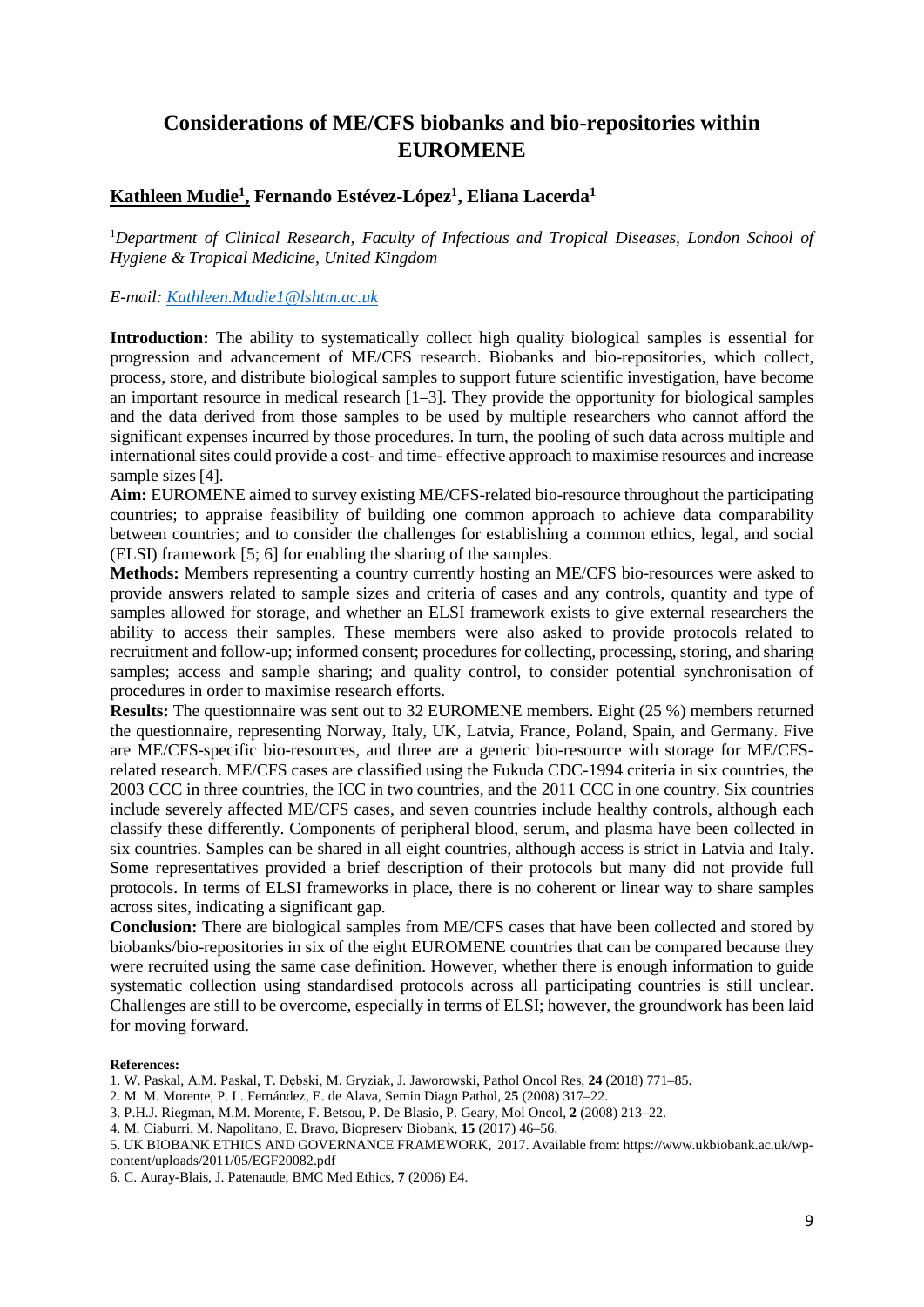## <span id="page-9-0"></span>**HYPOTESIS: We underestimate the risk of chemicals in water and food in ME/CFS**

#### **Henrik Nielsen**

*Privat Hospitalet Danmark, Charlottenlund, Denmark*

#### *E-mail: [hnreum@dadlnet.dk](mailto:hnreum@dadlnet.dk)*

When conventional organisations of farmers and industry inform that the use of pesticides, chemicals and heavy metal are safe, they make an error. It is a statement that pesticides, chemicals as well heavy metals enter nerve tissue and gut and no doubt interfere with health negatively. What we need is to show the exact mechanism/relationships between specific diseases and "poison" involved. This statement may not be an excuse for politicians not to handle now. Data collected over the past many years shows a growing support that healthcare problems are growing secondary to exposure worldwide to these elements.

The Seveso disaster close to Milan in 1976 was one of the first accidents in industry which resulted in research in health risk secondary to chemicals. As a result, 2.5 kg dioxin was spread out in an area where many people lived, the understanding of this was not obvious, as information about chemicals used was not given prior to the two weeks had passed – after that the area was evacuated. A year later, 122 children were born with deformities, 450 children with chronic dermal diseases, and an increased occurrence of type 2 diabetes especially in women was observed.

Dioxin is only one example how damage can involve living organisms – Danes are daily exposed to drinking water and food. In 2019, it was found that two in three tests in water to drink were positive for smaller cocktails of pesticides. Dependent on how the cocktails are mixed – they invade the human organs. A lab-study from 2017 illustrates the example of 338 pesticides' penetration over membranes in the boiled egg model [1].

Today it is clearer that several diseases can result as a consequence of exposure to environmental factors – named *trigger points*. One factor of pesticides includes phthalate and chemicals in dress coats. Industrial air emission and proximity to emitters are associated with anti-citrullinated protein antibodies (ACPA) in a sample of 1586 unselected subjects [2].

In a controlled clinical study based on exposure to pesticides in tobacco field workers  $(n = 40)$ versus a control group in an office  $(n = 40)$ , the groups were followed 360 hours in a period from June to September. All 80 tested subjects were non-smokers. In the exposed group blood concentration of aluminum, arsenic, chromium, copper, nickel, potassium, selenium and zinc were increased. Blood levels of antioxidants (e.g. B12–C vitamins) were increased but not sufficient to counterbalance the damage – mitochondrial damage/DNA damage [3].

From other designs GWI (Gulf War Veterans) [4], Alzheimer and Parkinson diseases [5], the evidence of pre- and post- natal exposures to environmental factors that predispose to the onset of neurodegenerative diseases later in life highlights the necessity to expand the research on identifying environmental risk factors to the development of neurodegenerative diseases (ME/CFS) – see reprogramming cells from Veterans [4].

#### **References:**

1. L. Chedik, D.Mias-Lucquin A. Bruyere, O. Fardel, Int. J. Environ. Res. Public Health, **14** (2017) 708.

2. S. Bernatsky, A. Smargiassy, L. Joseph, P. Awadalla, I. Colmegna, M. Hudson, M. J. Fritzler, Environ Res, **157** (2017) 60-63.

3 V. F. S. Kahl, V. Dhillon, M. Fenech, M. R. de Souza, F. N. da Silva, N. A. P. Marroni, E. A. Nunes, G. Cerchiaro, T. Pedron, B. L. Batista, M. Cappetta, W. Mártinez-López, D. Simon, J. da Silva, Oxid Med Cell Longev, 2018 Jun 3;2018:7017423.

4. L. Qiang, A.N.Rao, G. Mostoslavsky, M. F. James, N. Comfort, K. Sullivan, P. W. Baas, Neurology, **88**  (2017)1968-1975.

5. M. Chin-Chan, J. Navarro-Yepes, B. Quintanilla-Vega, Front Cell Neurosci, **9** (2015) 124.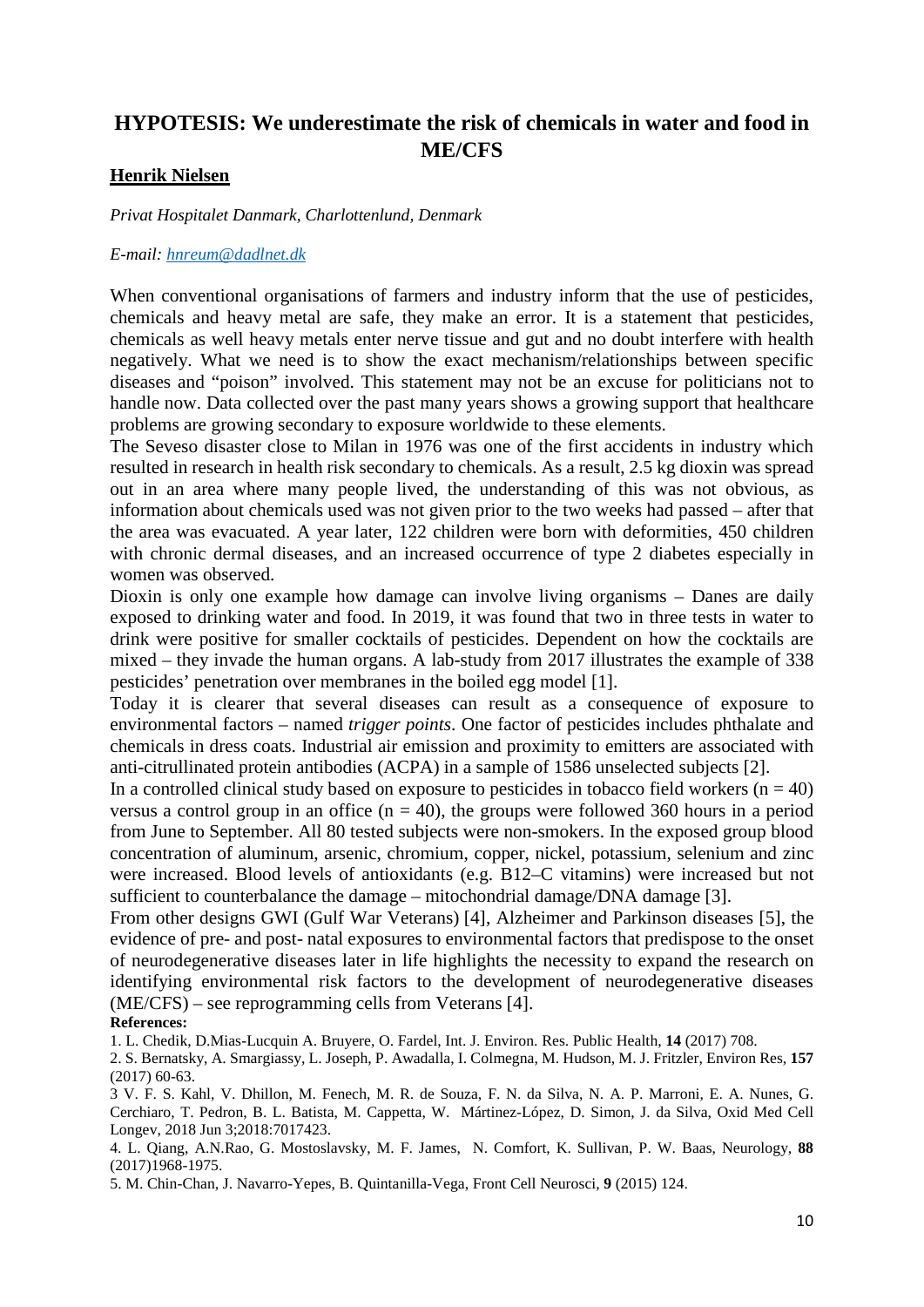## **Biomarker in ME/CFS**

#### <span id="page-10-0"></span>**Carmen Scheibenbogen**

#### *Institute of Medical Immunology, Germany*

#### *E-mail: [carmen.scheibenbogen@charite.de](mailto:carmen.scheibenbogen@charite.de)*

ME/CFS is a complex multifactorial syndrome in which dysregulations of the autonomic nervous, metabolic and immune system are evident. Biomarkers with sufficient sensitivity and specificity for diagnosing ME/CFS are not available yet. There are, however, a number of studies showing biomarkers characterising subgroups of patients. The most obvious clinical subtype is an acute infection-triggered onset in about 2/3 of patients while in 1/3 disease onset is not related to infection or gradual. There is first evidence of variants in autoimmune-related genes PTPN22 and CTLA4 being more frequent in patients with infectious disease onset. Further evidence for an autoimmune-related subgroup comes from studies showing dysfunctional ß2 adrenergic receptor antibodies in a subgroup of patients. Biomarker dysregulation was also found to be related to the presence of irritable bowel syndrome. Also, sex and disease duration were shown to influence alterations of biomarker. Therefore, when studying a biomarker, it is crucial to include clinical data which allows classifying subtypes of the disease.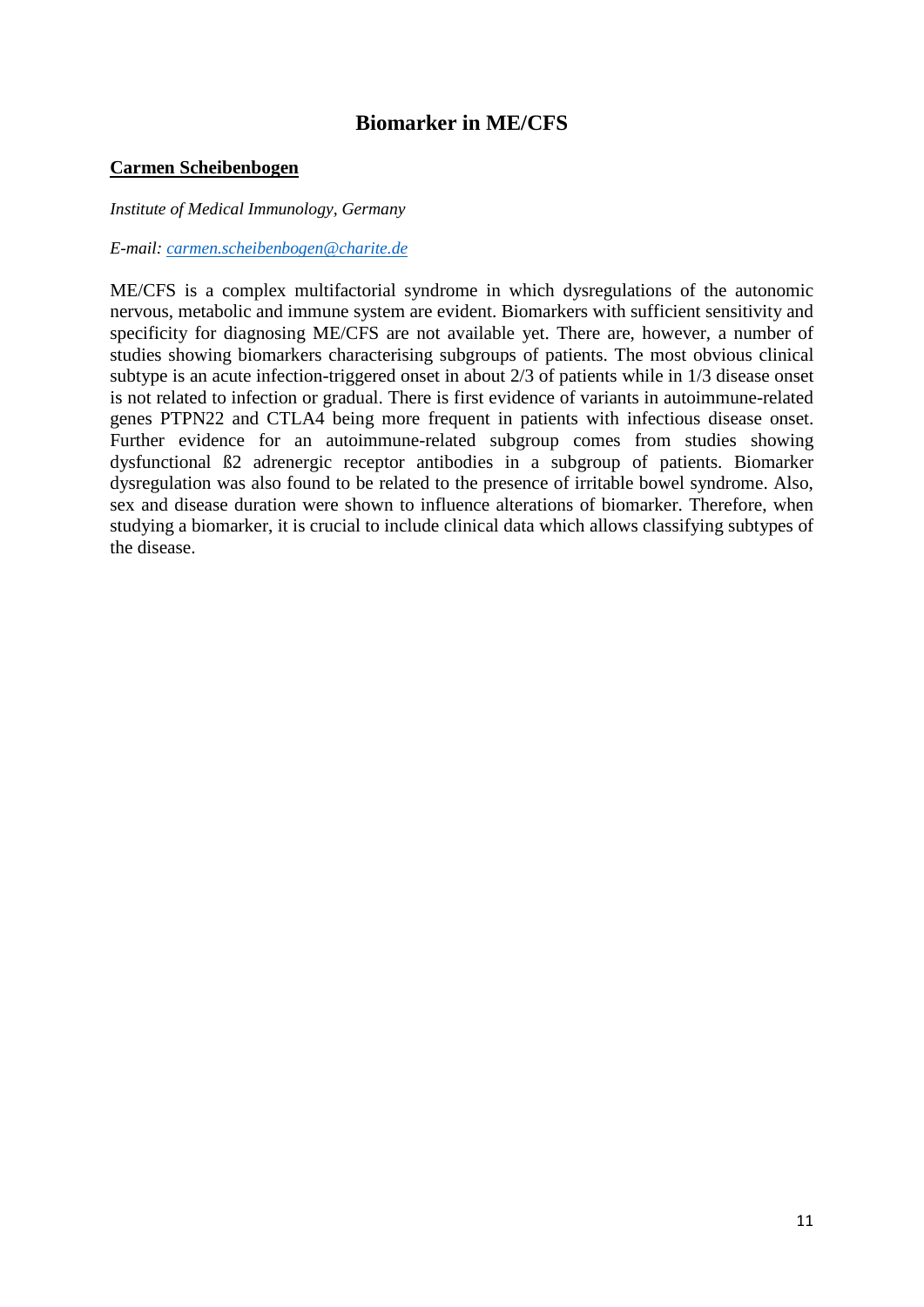## **Changed energy metabolism in patients with ME/CFS**

#### <span id="page-11-0"></span>**Karl Johan Tronstad**

*Department of Biomedicine, University of Bergen, Norway*

#### *E-mail: [Karl.Tronstad@uib.no](mailto:Karl.Tronstad@uib.no)*

The study investigated whether impaired energy metabolism is involved in ME/CFS. Such knowledge could provide support for the development of new biomarkers and treatments. The research strategy was to build on the existing knowledge that has recently emerged regarding metabolic changes in ME/CFS, and to adopt new methods and strategies for studying mechanisms at the cellular level. This presentation will discuss the current approaches and the recent data.

Impaired regulation in the central energy pathways is likely to cause energy deficiency and excessive lactate production, which are hallmarks of fatigue and post-exertional malaise (PEM) associated with ME/CFS. Initially, it was found that altered regulation of the central enzyme pyruvate dehydrogenase (PDH) seems to play a role in patients with ME/CFS, based on changes in blood amino acid levels and gene regulation. Subsequently, extended analyses of the blood serum metabolome in ME/CFS patients were performed, using both untargeted and targeted analyses. Based on the findings, potential molecular mechanisms of metabolic regulation in cell culture studies were pursued. Blood signaling factors that were suspect to play a role were also measured, based on the observed changes in metabolite profiles. The reported changes in metabolism and immune system support the presence of an underlying immuno-metabolic pathomechanism in ME/CFS.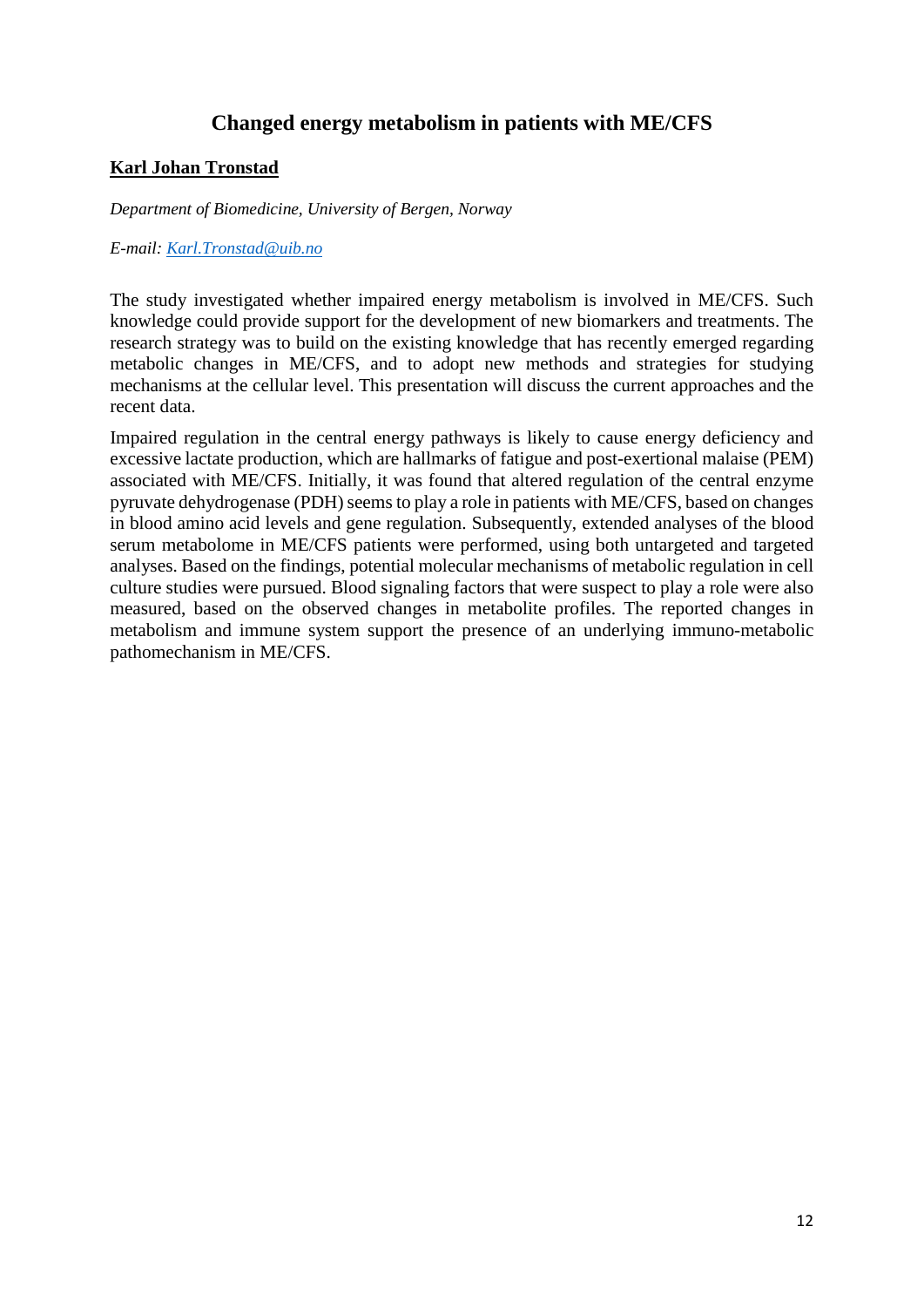#### **Marker for Autoimmunity in ME/CFS**

#### <span id="page-12-0"></span>**Franziska Sotzny1, Carmen Scheibenbogen1**

1 *Charité - Universitätsmedizin Berlin, Germany*

#### *E-mail: [Franziska.sotzny@charite.de](mailto:Franziska.sotzny@charite.de)*

Myalgic Encephalomyelitis/Chronic Fatigue Syndrome (ME/CFS) is a frequent and severe chronic disease significantly impairing life quality. The underlying pathomechanism is not well understood but there is convincing evidence, that at least a subset of ME/CFS patients has an autoimmune etiology (reviewed in [1]). ME/CFS disease onset is mostly reported to be triggered by an infection, and the link between infections and autoimmune diseases is well established. Further, comorbidity with autoimmune and autoimmune-related diseases including Hashimoto´s thyreoiditis, fibromyalgia, postural orthostatic tachycardia syndrome (POTS) were reported for ME/CFS patients.

Immune dysregulation including altered amounts of cytokines, immunoglobulins and other soluble markers, altered T- and B-cell phenotypes and a decrease of natural killer cell cytotoxicity has been frequently described in ME/CFS and in autoimmune diseases including rheumatoid arthritis, systemic lupus erythematosus and primary Sjögren's syndrome. Furthermore, autoantibodies against various antigens were reported in ME/CFS. The role of antibodies against neurotransmitter receptors in ME/CFS is getting more and more interesting as functional adrenergic and muscarinic receptor antibodies may contribute to the dysregulation of autonomic nervous and immune system [2, 3]. The significance of autoantibodies in ME/CFS pathology is further strengthened by clinical trials targeting autoantibodies and show clinical benefits [4, 5]. In addition, evidence was provided for severe metabolic disturbances presumably mediated by serum in ME/CFS [6]. Moreover, single nucleotide polymorphisms (SNPs) in various genes are associated with the risk to develop autoimmune diseases. Mostly these genetic variants play a role in B and T cell activation and cytokine signaling mechanisms. Several SNPs in cytokines and human leukocyte antigen (HLA) associations were found in ME/CFS [7]. Recently we identify genetic variants in PTPN22 and CTLA4 being risk factors for infection-triggered ME/CFS [8].

#### **References:**

1. F. Sotzny, J. Blanco, E. Capelli, J. Castro-Marrero, S. Steiner, M. Murovska, and C. Scheibenbogen, Autoimmun rev. Jun, 17 **6** (2018) 601-609.

2. M. Loebel, P. Grabowski, H. Heidecke, S. Bauer, L.G. Hanitsch, K. Wittke, C. Meisel, P. Reinke, H.D. Volk, O. Fluge, O. Mella, and C. Scheibenbogen, BBI. Feb, **52** (2016) 32-9.

3. J. Hartwig\*, F. Sotzny\*, S. Bauer, H. Heidecke, G. Riemekasten, D. Dragun, C. Meisel, C. Dames, P. Grabowski, C. Scheibenbogen, BBIH. *in press*

4. C. Scheibenbogen, M. Loebel, H. Freitag, A. Krueger, S. Bauer, M. Antelmann, W. Doehner, N. Scherbakov, H. Heidecke, R. Reinke, H. D. Volk, and P. Grabowski, PLoS One. March, 15 **13(3)** (2017) e0193672

5. O. Fluge, O. Bruland, K. Risa, A. Storstein, E.K. Kristoffersen, D. Sapkota, H. Naess, O. Dahl, H. Nyland, and O. Mella, PloS one. Oct, 19 **6(10)** (2011) e26358.

6. O. Fluge, O. Mella, O. Bruland, K. Risa, S.E. Dyrstad, K. Alme, I.G. Rekeland, D. Sapkota, G.V. Rosland, A. Fossa, I. Ktoridou-Valen, S. Lunde, K. Sorland, K. Lien, I. Herder, H. Thurmer, M.E. Gotaas, K.A. Baranowska, L.M. Bohnen, C. Schafer, A. McCann, K. Sommerfelt, L. Helgeland, P.M. Ueland, O. Dahl, and K.J. Tronstad, JCI insight. Dez, 22 **1(21)**(2016) e89376.

7. T. Wang, J. Yin, A.H. Miller, and C. Xiao, BBI. May **62** (2017) 230-244.

8. S. Steiner\*, S.C. Becker\*, J. Hartwig, F. Sotzny, S. Lorenz, S. Bauer, M. Löbel, A.B. Stittrich, P. Grabowski, and C. Scheibenbogen, Front Immunol. *under review*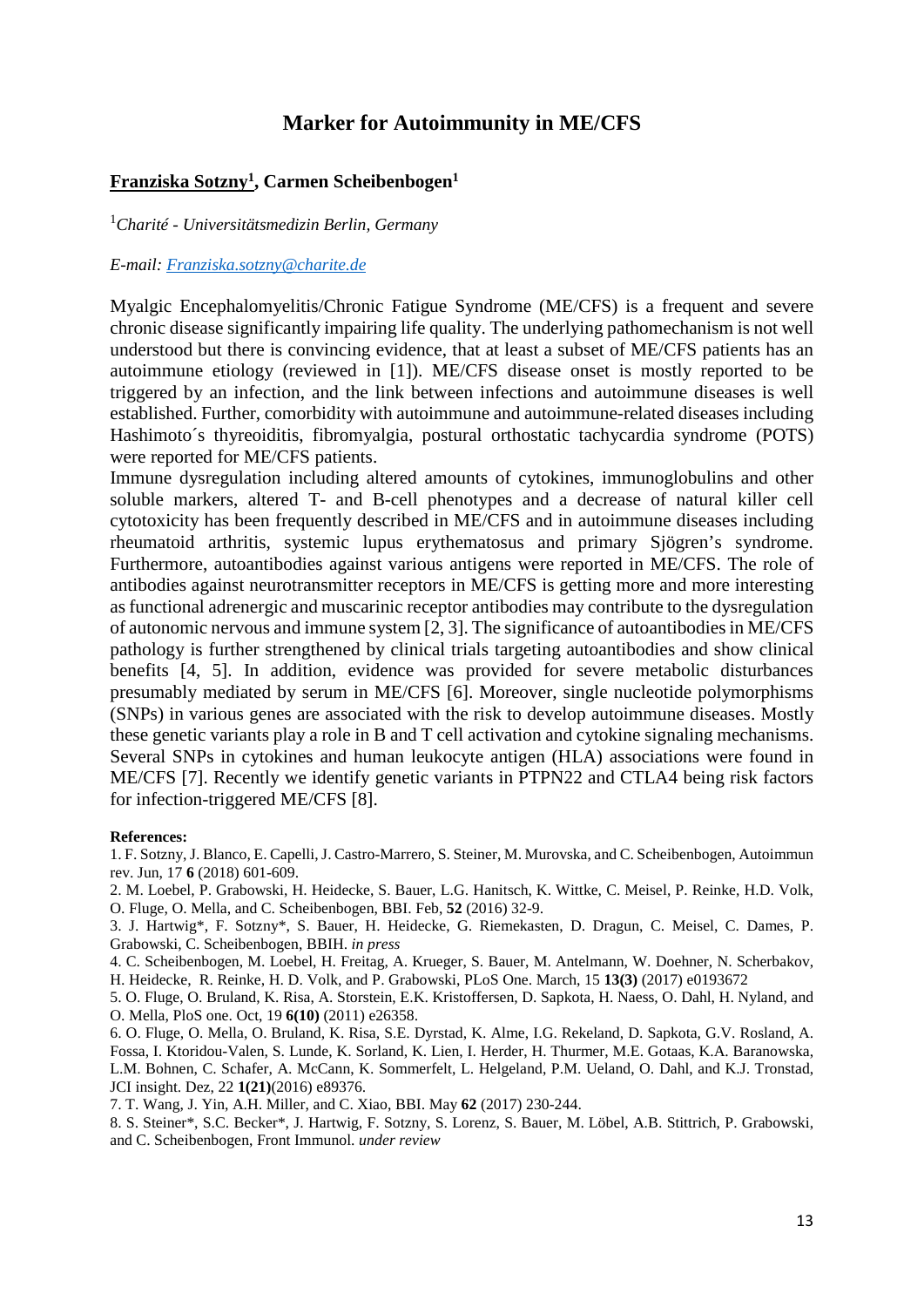## **Chronic viral infections and ME/CFS**

#### <span id="page-13-0"></span>**Evelina Shikova -Lekova**

*National Center of Infectious and Parasitic Diseases, Sofia, Bulgaria; National Specialized Hospital for Active Treatment in Haematological Diseases, Bulgaria*

#### *E-mail: [evelina\\_sh@abv.bg](mailto:evelina_sh@abv.bg)*

Myalgic encephalomyelitis/chronic fatigue syndrome (ME/CFS) is a disabling multisystem chronic disease with unknown etiology and pathogenesis. As in many patients, the disease starts suddenly with a "flu-like" illness, and it is also known that some viruses can produce a syndrome of post-infection fatigue. It was suggested that an infectious agent can trigger ME/CFS in at least a proportion of patients. In this presentation will be discussed currently available data on association of chronic viral infections with ME/CFS and possible mechanisms behind viral pathogenesis in ME/CFS.

Numerous viruses have been linked to ME/CFS including some herpesviruses (Epstein–Barr virus, cytomegalovirus, human herpes virus 6 and 7), enteroviruses, parvovirus B19, retroviruses, hepatitis C virus, Ross River virus [1]. Most of these viruses are able to produce a persistent infection and have also been shown to be neuropathogens. After an acute infection, they persist life-long in the body and may reactivate. Once reactivated, the viruses may contribute to the morbidity of ME/CFS via inflammation and immune dysregulation. Other possibility is that immunologic disturbance associated with ME/CFS may lead to reactivation of latent viruses. It is also suggested that viral infections can trigger the mitochondrial dysfunction and an autoimmune response [2], pathomechanisms that are crucial in current understanding of ME/CFS pathogenesis. At the same time, most of these viruses are ubiquitous in the general population, and, therefore, it is difficult to prove their causative roles. Despite multiple studies on association of viruses with ME/CFS, the data are not consistent and the role of viral infections in ME/CFS remains obscure.

#### **References:**

1. S. Rasa, Z. Nora‑Krukle, N. Henning, E. Eliassen, E. Shikova,T. Harrer, C. Scheibenbogen, M. Murovska and B..K. Prusty on behalf of the European Network on ME/CFS (EUROMENE), J Transl Med, **16** (2018) 268. 2. F. Sotzny, J. Blanco, E. Capelli, J. Castro-Marrero, S. Steiner, M. Murovska, and C. Scheibenbogen, Autoimmun rev. Jun, 17 **6** (2018) 601-609.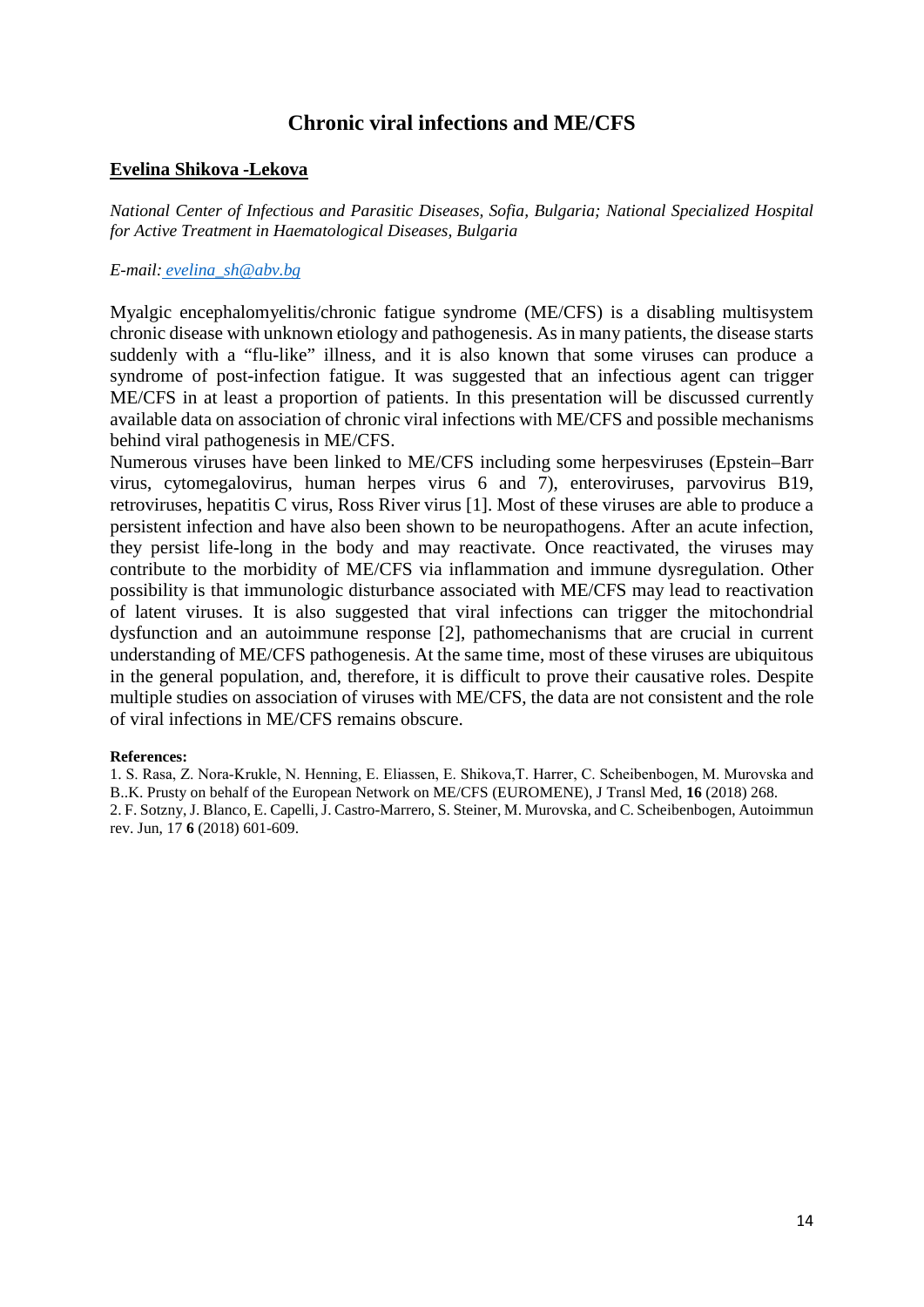## <span id="page-14-0"></span>**HHV-6 reactivation mimics mitochondrial fragmentation phenotype as seen in the serum of myalgic encephalomyelitis/chronic fatigue syndrome (ME/CFS) patients**

### **Bhupesh K Prusty**

*Institute for Virology and Immunobiology, Julius-Maximilians-Universität Würzburg, Germany*

#### *E-mail:bhupesh.prusty@gmail.com*

Myalgic Encephalomyelitis/Chronic Fatigue Syndrome (ME/CFS) is a multi-factorial disorder with many triggers. Human herpesvirus 6 (HHV-6) and HHV-7 are two infectious triggers for which evidence has been growing. To understand possible causative role of HHV-6 in ME/CFS, latent HHV-6A was reactivated U2-OS cells and proteomic analysis was conducted by pulsed stable isotope labeling by amino acids in cell culture (pSILAC) analysis. Mitochondria were fragmented and 1-carbon metabolism, dUTPase, and thymidylate synthase were strongly induced by HHV-6 reactivation, while superoxide dismutase 2, mitochondrial oxidation of fatty acids, amino acids, and glucose via pyruvate dehydrogenase were strongly inhibited. Adoptive transfer of virus reactivated U2-OS cell supernatants led to an antiviral state in A549 cells that prevented superinfection with Influenza-A and HSV-1. Adoptive transfer of serum from ME/CFS patients produced a similar fragmentation of mitochondria and the associated antiviral state in the A549 cell assay. In conclusion, HHV-6 reactivation in ME/CFS patients activates a multisystem, proinflammatory, cell danger response that protects against certain RNA and DNA virus infections but comes at the cost of mitochondrial fragmentation and severely compromised energy metabolism.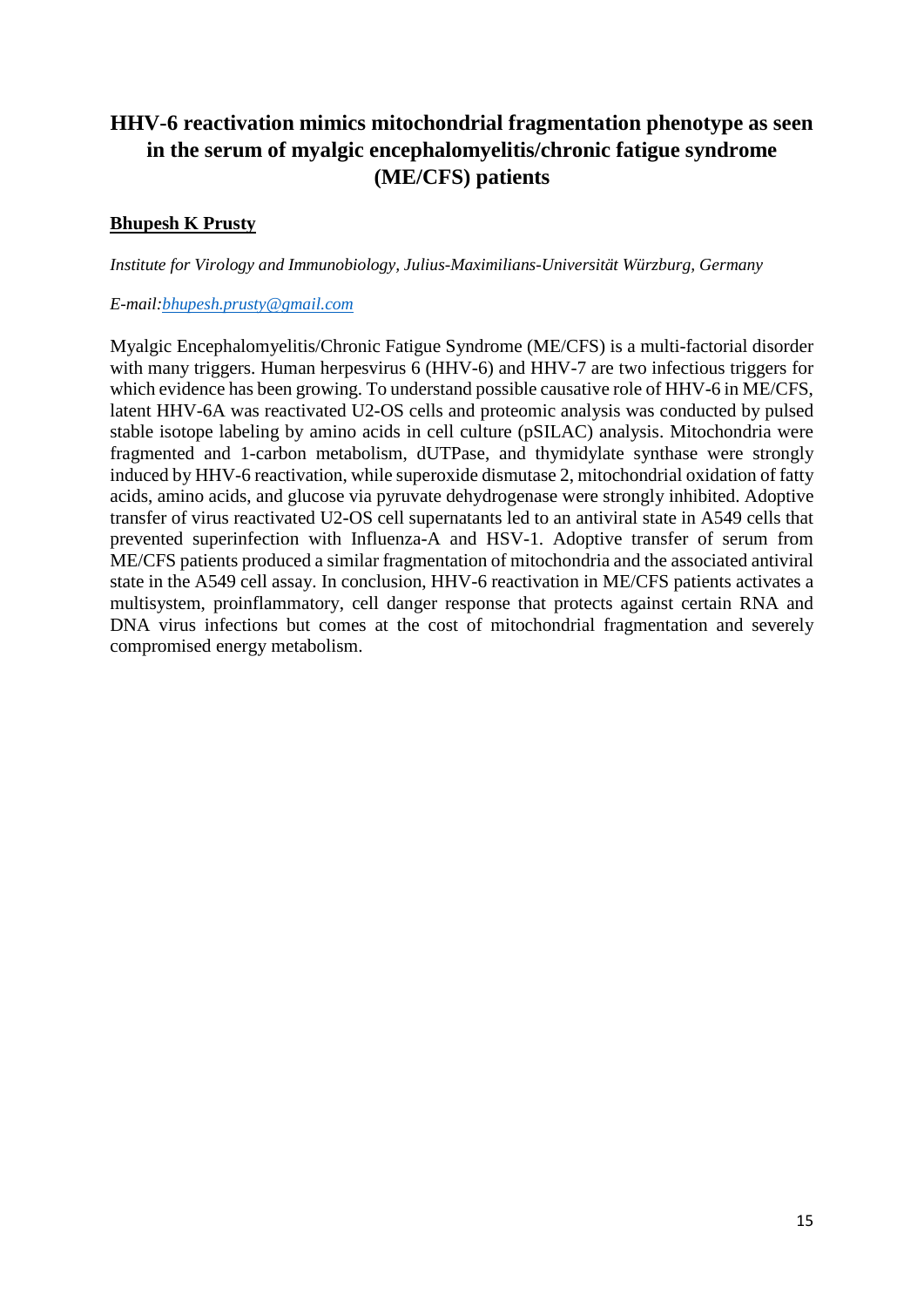## <span id="page-15-0"></span>**Problems in determining the economic impact of ME/CFS in Europe**

#### **Derek Pheby**

*Buckinghamshire New University, England*

*E-mail[:derekpheby@btinternet.com](mailto:derekpheby@btinternet.com)*

This presentation will detail the problems impeding evaluation of the economic impact of ME/CFS which have been identified by the working group. Economic studies of ME/CFS, such as cost of illness analyses and economic evaluations of specific interventions, are problematic due to the use of different, arbitrary case definitions, as well as the unwillingness of many doctors to diagnose the condition. As a result, there is a lack of accurate incidence and prevalence data, and no obvious way to estimate costs incurred by undiagnosed patients. Other identified problems impeding economic studies of ME/CFS across Europe include, as for other conditions, difficulties in estimating direct and indirect costs incurred by healthcare systems, patients and families, as well as the heterogeneity of healthcare systems and patterns of economic development across countries.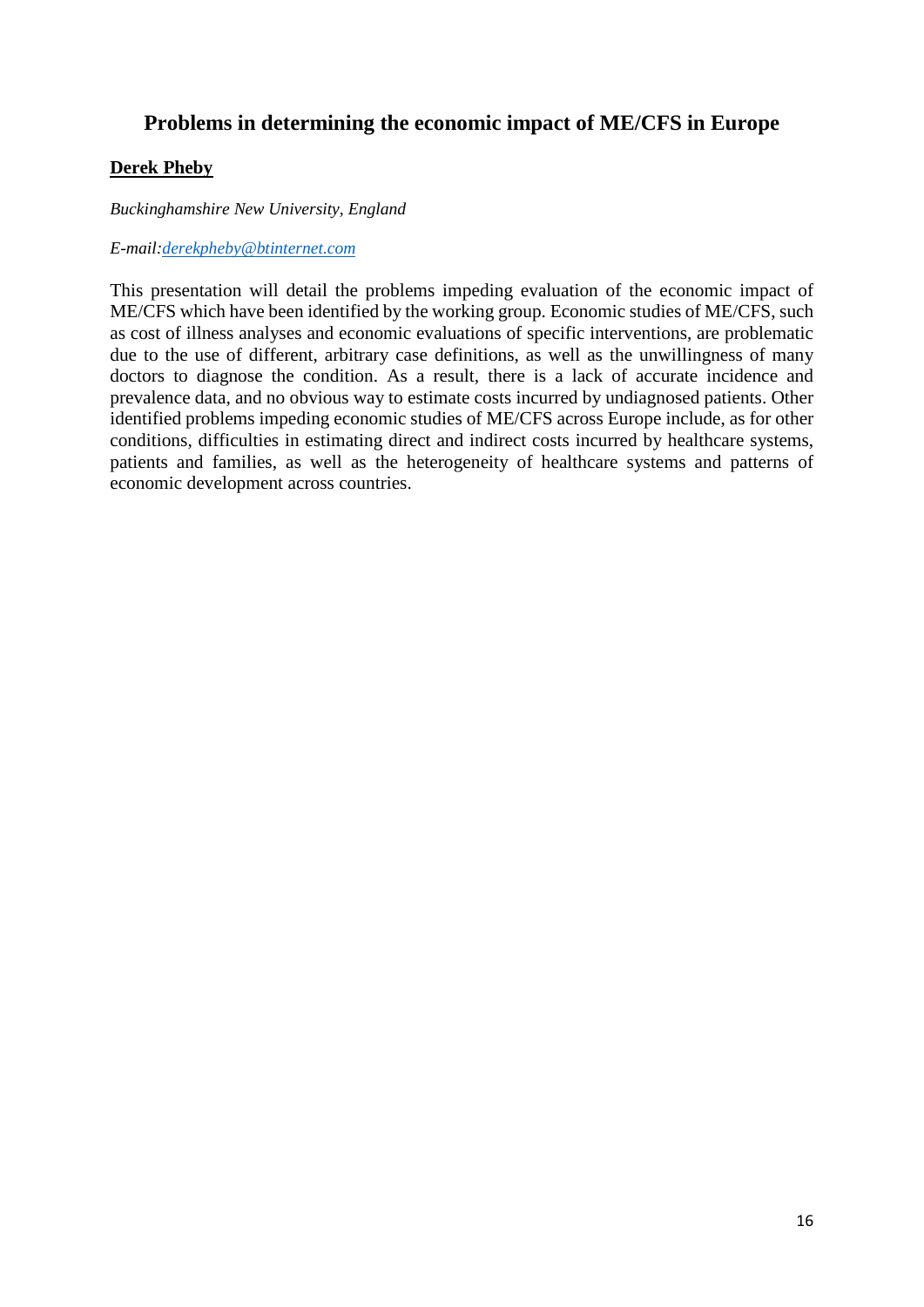## <span id="page-16-0"></span>**Recommendations of the working group on the development of a Europewide consensus approach to the economic evaluation of ME/CFS; questions and answers**

#### **Derek Pheby**

*Buckinghamshire New University, England*

#### *E-mail[:derekpheby@btinternet.com](mailto:derekpheby@btinternet.com)*

This presentation will detail the progress of the Working Group in developing a Europe-wide approach to investigating the economic impact of ME/CFS. This approach will facilitate the acquisition of information on the economic burden of ME/CFS, and permit international comparisons of economic costs across European countries. Our recommendations. include the use of the Fukuda (CDC-1994) case definition and the Canadian Consensus Criteria (CCC), the development of a pan-European common symptom checklist, and the implementation of prevalence-based cost of illness studies in different countries on the basis of an agreed list of data items. The use of purchasing power parity (PPP) adjustments across countries has also been recommended to facilitate international comparisons, as well as the use of EuroQol-5D as a generic measure of health status and as a multi-attribute utility instrument to inform future economic evaluations in ME/CFS. We welcome the opportunity for the exchange of views on our recommendations.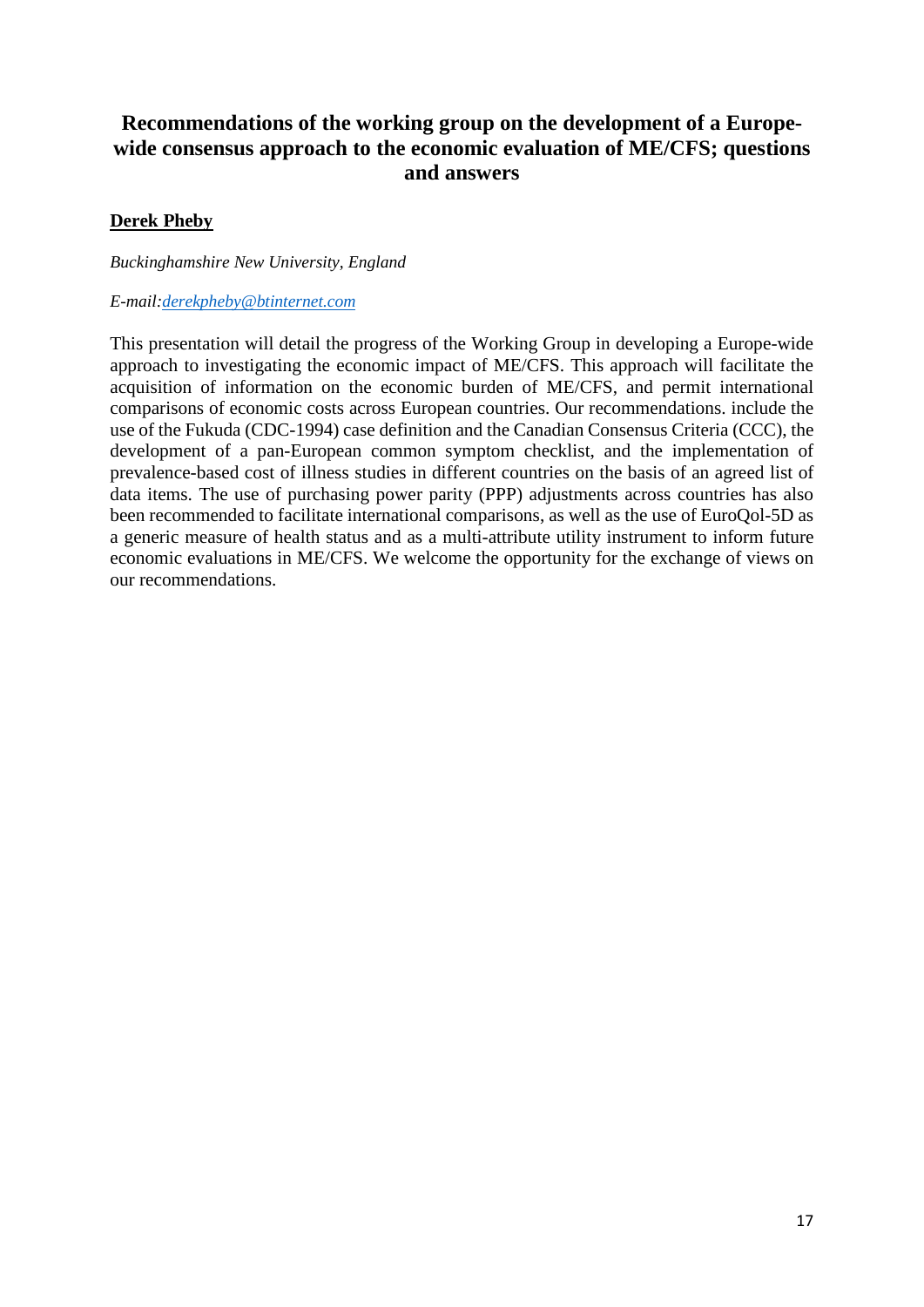#### <span id="page-17-0"></span>**Investigating the availability of data on ME/CFS patients in Latvia**

#### **Diana Araja1, Uldis Berkis1, Andrejs Ivanovs1, Asja Lunga1, Modra Murovska1**

#### 1 *Rīga Stradiņš University, Latvia*

#### *E-mail: [Diana.Araja@rsu.lv](mailto:Diana.Araja@rsu.lv)*

Research is performed in framework of COST (European Cooperation in Science and Technology) Action 15111 EUROMENE (European Myalgic Encephalomyelitis/Chronic Fatigue Syndrome (ME/CFS) Research Network) to investigate the availability of data on ME/CFS patients in Latvia. There are no Europe-wide prevalence data, but it is assumed that more than two million people suffer by ME/CFS in Europe. The prevalence in developed countries appears to be within the range of 0.2–1 %, but this is dependent on case definition and criteria used by general practitioners (GP) and specialists to recognise ME/CFS. In accordance with the data from the Latvian Centre for Disease Prevention and Control (CDPC) and The National Health Service (NHS) of Latvia, the patient-related data are classified by ICD-10 code G93.3 (Postviral fatigue syndrome), R53 (Malaise and fatigue) and B94.8 (Sequelae of other specified infectious and parasitic diseases). CDCP data from primary care indicated that approximately 700 patients had ICD-10 code G93.3 assigned, while there were approximately 15,000 with ICD-10 code R53, and about 70 with code B94.8. In total*,* these constitute about 0.8 % of the Latvian population, which is considerably higher than the prevalence found in other comparable populations. Therefore, it is likely, though unconfirmed, that the category R53 includes a great many patients with illnesses other than ME/CFS. Category G93.3, by contrast, looks like a significant underestimate of the true population prevalence. A study was undertaken in Latvia to explore to what extent GPs manage ME/CFS disease. Data received by the GPs survey, with 91 responders, show that 13 responders use Fukuda definition and criteria, and mostly ICD-10 code R53 (Malaise and fatigue) is used by GPs to denote a diagnosis. GPs participated in the survey confirm that there are many undiagnosed patients, and the total number of CFS patients in their practices could be more than 10,000 patients. As a total number of GPs operated in Latvia currently is 1,340 practitioners, the received data demonstrate that the distinction between ICD-10 used diagnosis codes for ME/CFS is not clear. This produces inaccurate data on the true number of ME/CFS patients. Completive, in Latvia the patient-related data are dispersed between categories of G93.3, R53 and B94.8 of ICD-10, so the epidemiological data show the considerably higher prevalence of ME/CFS than found in other comparable populations. The situation may be supported by the intended implementation in 2022 of ICD-11, in which it is proposed to list "Postviral fatigue syndrome" in Chapter 08 (Diseases of the nervous system). Additionally, the disease register would be required for disease management, as the ME/CFS patients' registries could facilitate the work of GPs, establish patients' pathways and improve disease monitoring.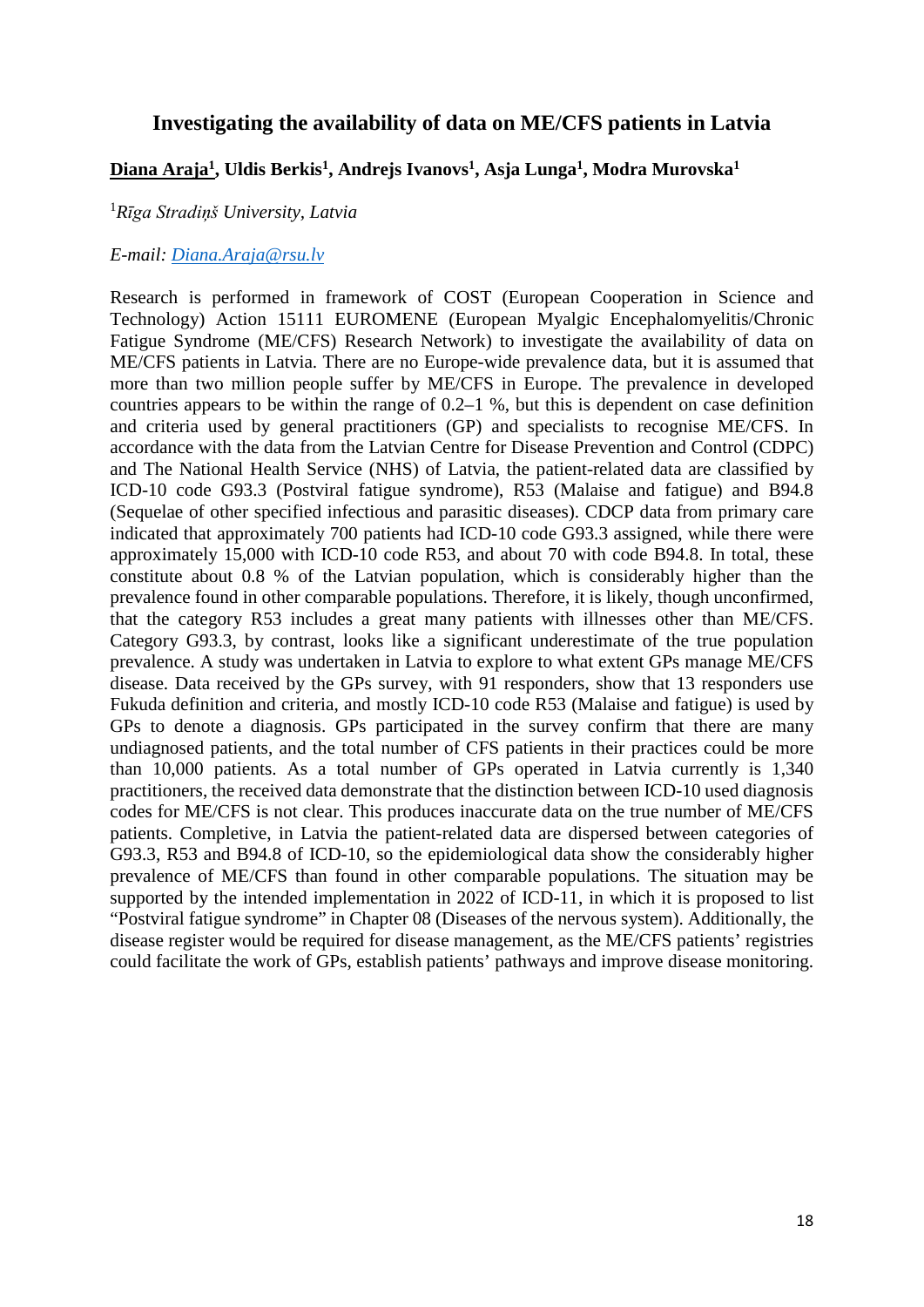## <span id="page-18-0"></span>**Incorporating the patient perspective when estimating the economic impact of ME/CFS**

#### **John Cullinan**

*National University of Ireland Galway, Ireland*

*E-mail: john.cullinan@nuigalway.ie*

This presentation discusses the importance of patient involvement in ME/CFS research and describes the development of a ME/CFS patient-academic partnership seeking to estimate the economic impact of ME/CFS under the Community Engaged Scholars Programme (CES-P). CES-P is an education and training initiative that aims to increase the capacity of communityacademic partnerships to work together to conduct research that is underpinned by principles of public and patient involvement, with the goal of improving health and wellbeing of patients. We describe how CES-P is designed and operates and how it has been used to develop a collaborative patient-driven research agenda and approach that examines a range of economic issues faced by ME/CFS patients in Ireland.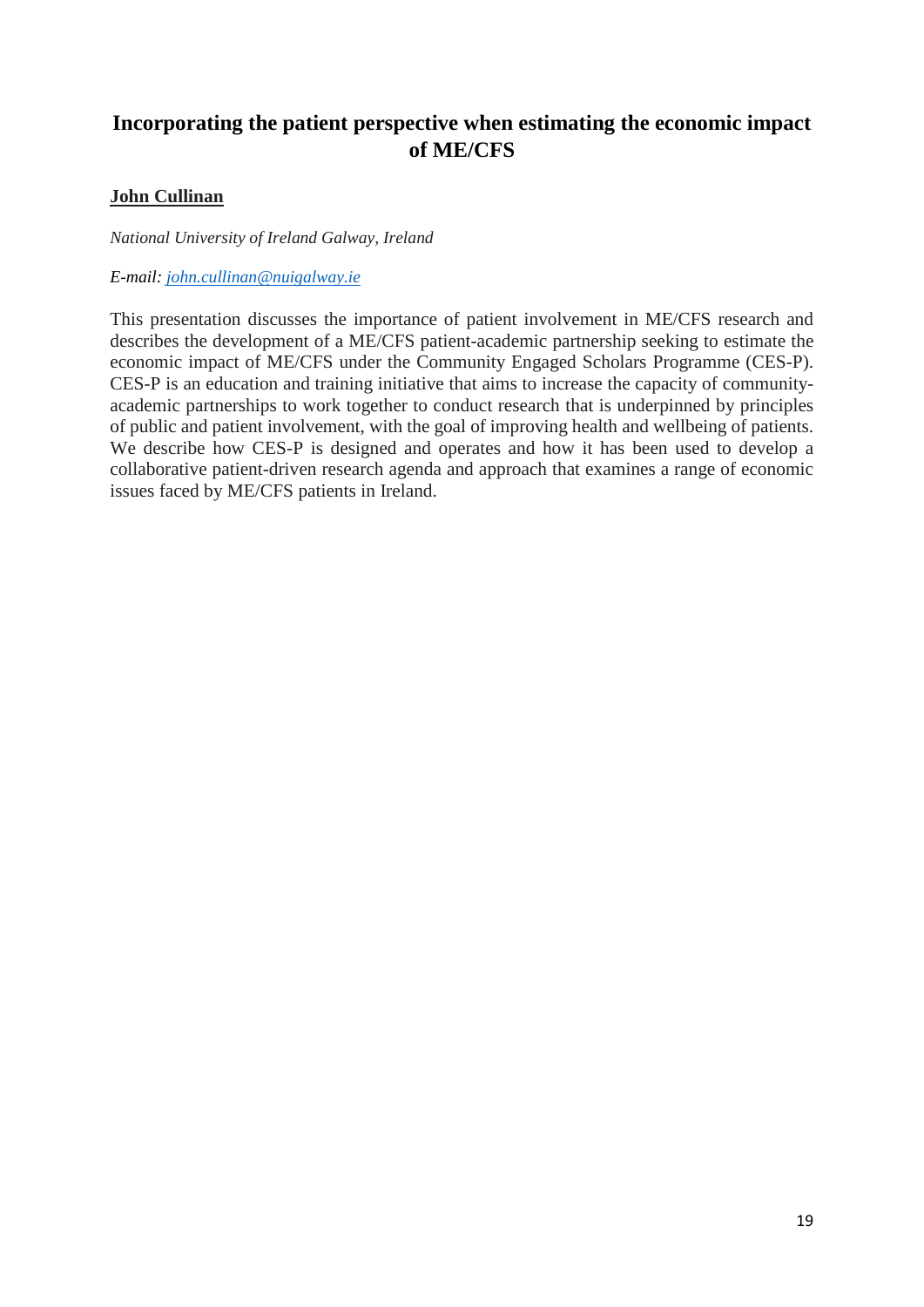## <span id="page-19-0"></span>**Overview on works done during COST action and presentation of recommendations**

#### **François Jérôme Authier**

*Reference Center for Neuromuscular Diseases, Henri MondorUniversity Hospitals (APHP); INSERM/UPEC U955 Team 10 'Biology of Neuromuscular System', Faculty of Médecine; France.*

#### *E-mail:authier@u-pec.fr*

EUROMENE's working group #4 (WG4) "Clinical Research Enablers and Diagnostic Criteria" aims to determine (i) common strategy protocol for ME/CFS diagnosis; (ii) protocols and guidelines for ME/CFS subgroups detection according to the presence of symptoms and potential biomarkers variety; and (iii) synchronised guidelines for management/treatment of  $ME/CFS$ . A survey<sup>1</sup> conducted across EUROMENE's members pointed out disparities in diagnosis and treatment across 17 countries from the European Union: (i) 5/17 countries have guidelines for diagnosis: Fukuda criteria (4/5), Canadian Consensus criteria (1/5), the International Consensus Criteria (1/5) and the Oxford criteria (1/5); (ii) 5/17 have guidelines for clinical approaches, and many different questionnaires and tests were used for symptom registration and diagnostic investigation; (iii) 5/17 countries have guidelines for treatment. For symptom relief, pain killers (3/17) and anti-depressive (4/17) medication were most often recommended. Cognitive Behavioral Therapy and Graded Exercise Treatment were often recommended as disease management and rehabilitative/palliative strategies. For neuropsychological investigations, a literature's review included 52 articles from 553 published between 1988 and 2019, including 1849 ME/CFS patients and 1587 controls. This analysis led to propose a standardised neuropsychological assessment, providing a complete and detailed screening and short enough to avoid fatigue bias. This battery (duration: 75 minutes) includes: (i) Executive functions: Backward digit span, FCSRT, TMT A&B, Stroop, "P" fluency, Rey figure (copy), Zazzo's cancellation test; (ii) Memories: Forward digit span, FCSRT, Rey figure recall; (iii) Instrumental functions: praxies, DO80, "Animal" fluency; (iv) Dichotic listening test: word and sentences conditions; (v) Pain, fatigue, depression: BDI-II, VAS (pain), VAS (fatigue). Lastly, WG4 will provide recommendation for diagnosis, investigations and care/treatment of ME/CFS patients for European countries.

#### **References:**

E. B. Strand, L. Nacul, A. M. Mengshoel, I. B. Helland, P. Grabowski, A. Krumina, J. Alegre-Martin, M. Efrim-Budisteanu, S. Sekulic, D. Pheby, G. K. Sakkas, C. A. Sirbu, F. J. Authier, European Network on ME/CFS (EUROMENE). Myalgic encephalomyelitis/chronic fatigue Syndrome (ME/CFS): Investigating care practices pointed out to disparities in diagnosis and treatment across European Union. PLoS One, **14** (2019) e0225995.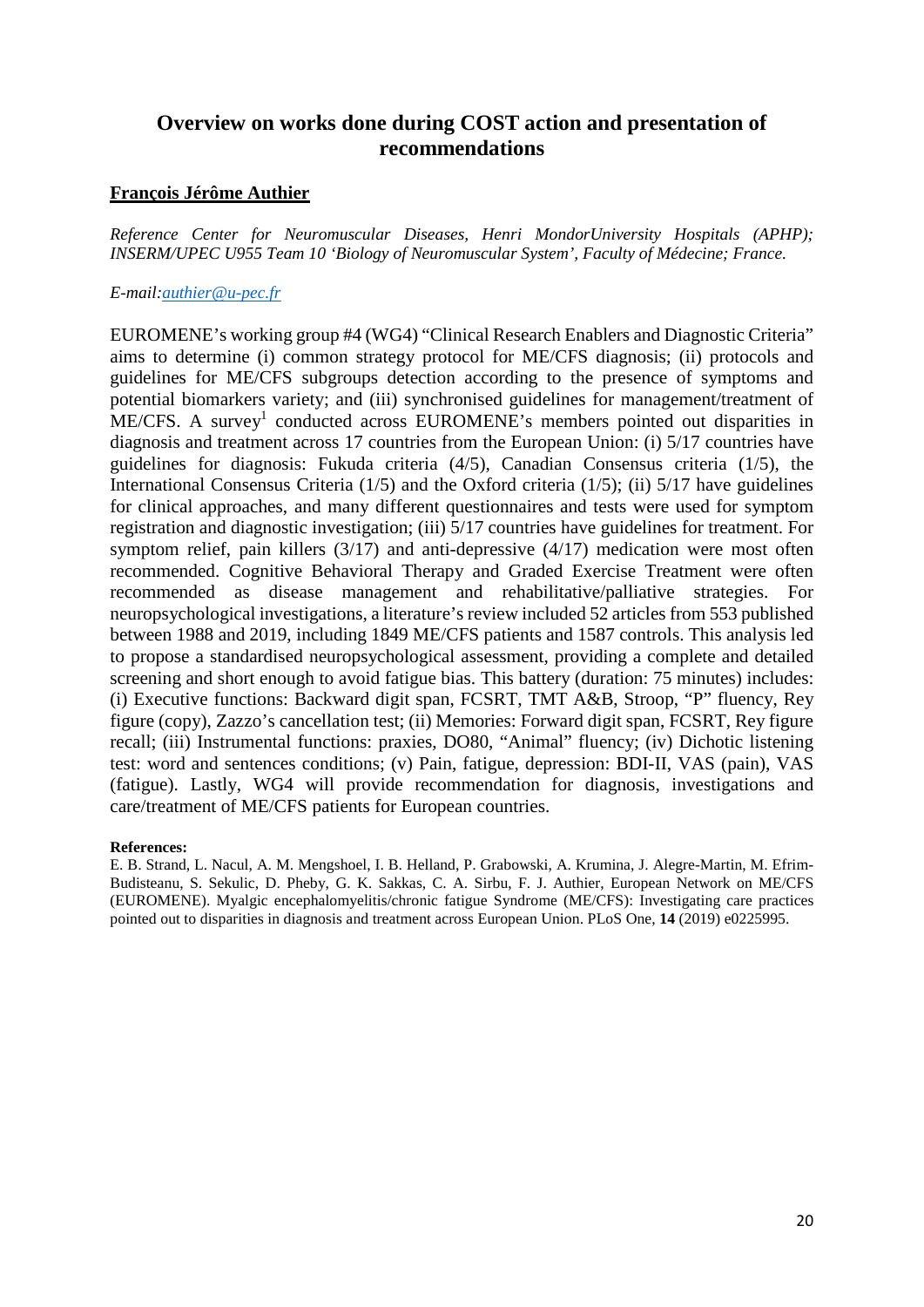## **Advances in Research on ME/CFS**

#### <span id="page-20-0"></span>**Vicky Whittemore**

*National Institute of Neurological Disorders and Stroke, National Institutes of Health, USA*

*E-mail: [vicky.whittemore@nih.gov](mailto:vicky.whittemore@nih.gov)*

Significant progress is being made on many research fronts impacting individuals with myalgic encephalomyelitis/chronic fatigue syndrome (ME/CFS). Dr. Whittemore will highlight recent scientific findings from investigators supported by the National Institutes of Health (NIH), including the ME/CFS Collaborative Research Centers and the Data Coordinating Management Center. In addition, she will provide an update on NIH activities to support and advance research on ME/CFS including the ME/CFS NIH Intramural Research Study, ME/CFS stakeholder conference calls, activities of the Trans-NIH ME/CFS Working Group, and the Report from the National Advisory Council of NINDS Working Group on Research on ME/CFS.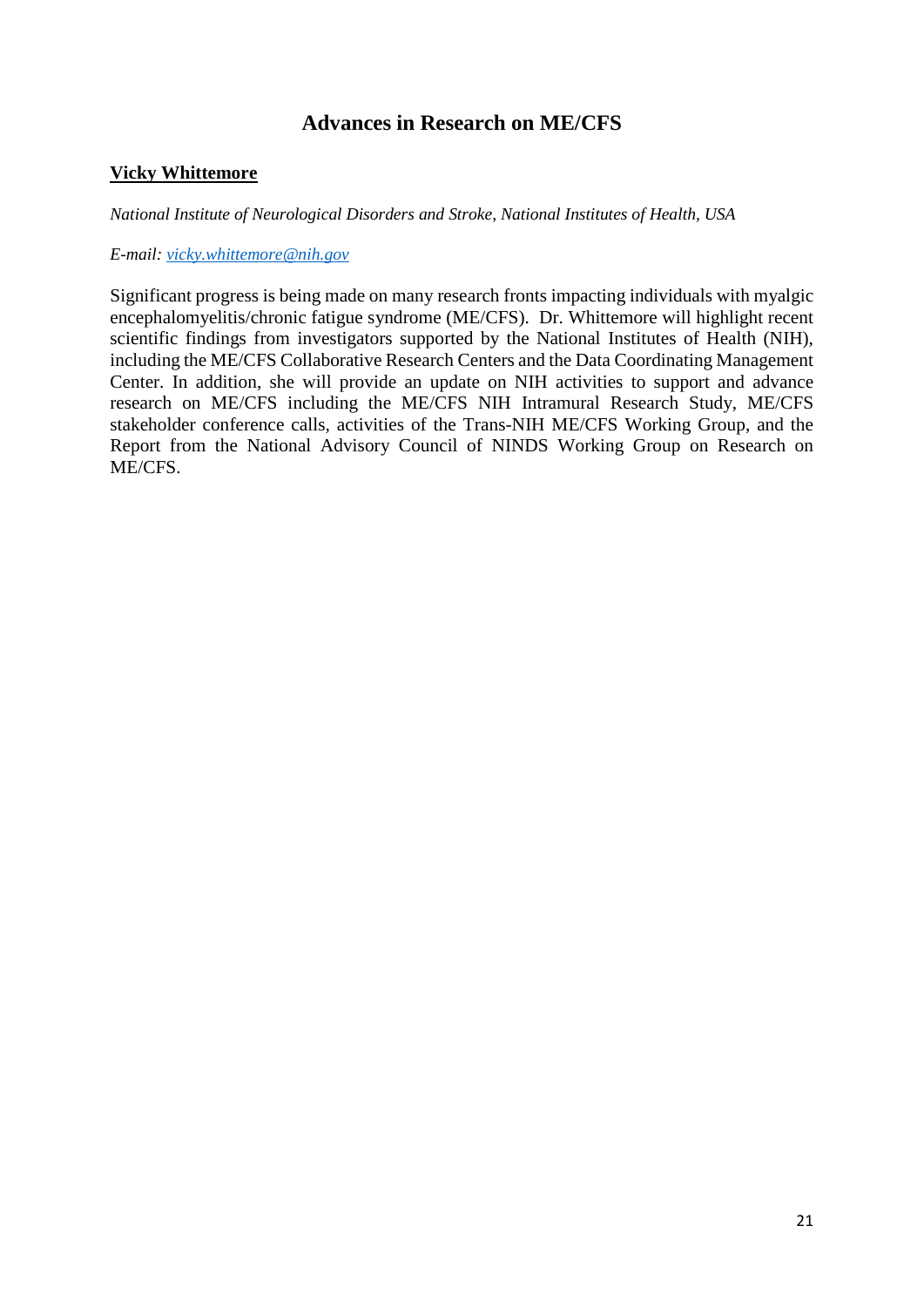## <span id="page-21-0"></span>**Diagnostic criteria for Myalgic Encephalomyelitis or Chronic Fatigue Syndrome (ME/CFS) – Recommendations from the EUROMENE's Clinical Working Group**

**Eliana Mattos Lacerda**<sup>1</sup>. *,* **Ruud Vermeulen**<sup>2</sup> **, Jerome Authier**<sup>3</sup> **, Luis Nacul**1,4 Carmen Sheibenbogen<sup>5</sup>, Jean-Dominique de Korwin<sup>6</sup>, Uta Behrends<sup>7</sup>, Patricia Grabowski<sup>8</sup>, Jose Alegre Martin<sup>9</sup>, Anne-Marit Mengshoel<sup>10</sup>, Ingrid Hellang<sup>11</sup>, Henrik Nielsen<sup>12</sup>, Jonas Berquist<sup>13</sup>, Pawel Zalewski<sup>14</sup>, Jesus Castro-Marrero<sup>9</sup>, Fernando Estévez-López<sup>15</sup>, Modra Murovska<sup>16</sup>

*1 London School of Hygiene & Tropical Medicine, United Kingdom; 2 CVS/ME Medisch Centrum, Netherlands; 3 Paris Est-Creteil University, France; 4 BC Women's Hospital, Canada. 5 Institute of Medical Immunology, Charité, Germany 6 University of Lorraine and Internal Medicine and Clinical Immunology Department, Nancy University Hospital, France 7 Technical University of Munich, Germany 8 Institute for Medical Immunology, Charite´-Universita¨tsmedizin Berlin, Berlin, Germany 9 CFS/ME Unit, Vall d'Hebron University Hospital, Universitat Autònoma de Barcelona, Spain 10Department of Health Sciences, Institute of Health and Society, University of Oslo, Norway, 11Norwegian National Advisory Unit on CFS/ME, Division of Pediatrics, Rikshospitalet, Oslo University Hospital, Norway 12Privat Hospitalet Danmark, Charlottenlund, Denmark 13Uppsala Universitet, Sweden 14Department of Hygiene, Epidemiology, Ergonomy and Postgraduate Education Ludwik Rydygier Collegium Medicum in Bydgoszcz, Nicolaus Copernicus University in Toruń, Poland 15Department of Clinical Research, Faculty of Infectious and Tropical Diseases, London School of Hygiene & Tropical Medicine, United Kingdom*

*<sup>16</sup>Riga Stradiņš University, Latvia*

*E-mail: [Eliana.Lacerda@lshtm.ac.uk](mailto:Eliana.Lacerda@lshtm.ac.uk)*

**Introduction**: The European Network on Myalgic Encephalomyelitis or Chronic fatigue syndrome (EUROMENE), aims to address the challenges related this disease, such as unknown aetiology, clinical variability, lack of diagnostic biomarkers, limited treatment options, and high associated economic burden. The network is organised into distinct working groups. The Clinical Working Group was set to survey and consider the existing procedures for diagnosis, management of symptoms and therapeutic approaches; and, to recommend a set of standardised procedures for the care of those with ME/CFS. The initial survey on clinical criteria used in European countries to diagnose ME/CFS [1] showed a paucity of standards and lack of integration of guidelines in European countries.

**Aim**: The aim of the study is to examine the main diagnostic criteria for ME/CFS, and to develop guidelines for standardising and optimising clinical diagnoses at both clinical and research settings.

**Methods**: The Clinical Working Group used a pragmatic strategy, working at face-to-face meetings complemented by remote communications to agree on key documents on clinical definitions of ME/CFS, and existing studies/guidelines for clinical assessments and care used in Europe and internationally. These documents were considered taking into account the WG members' experiences and expertise, for the recommended guidelines.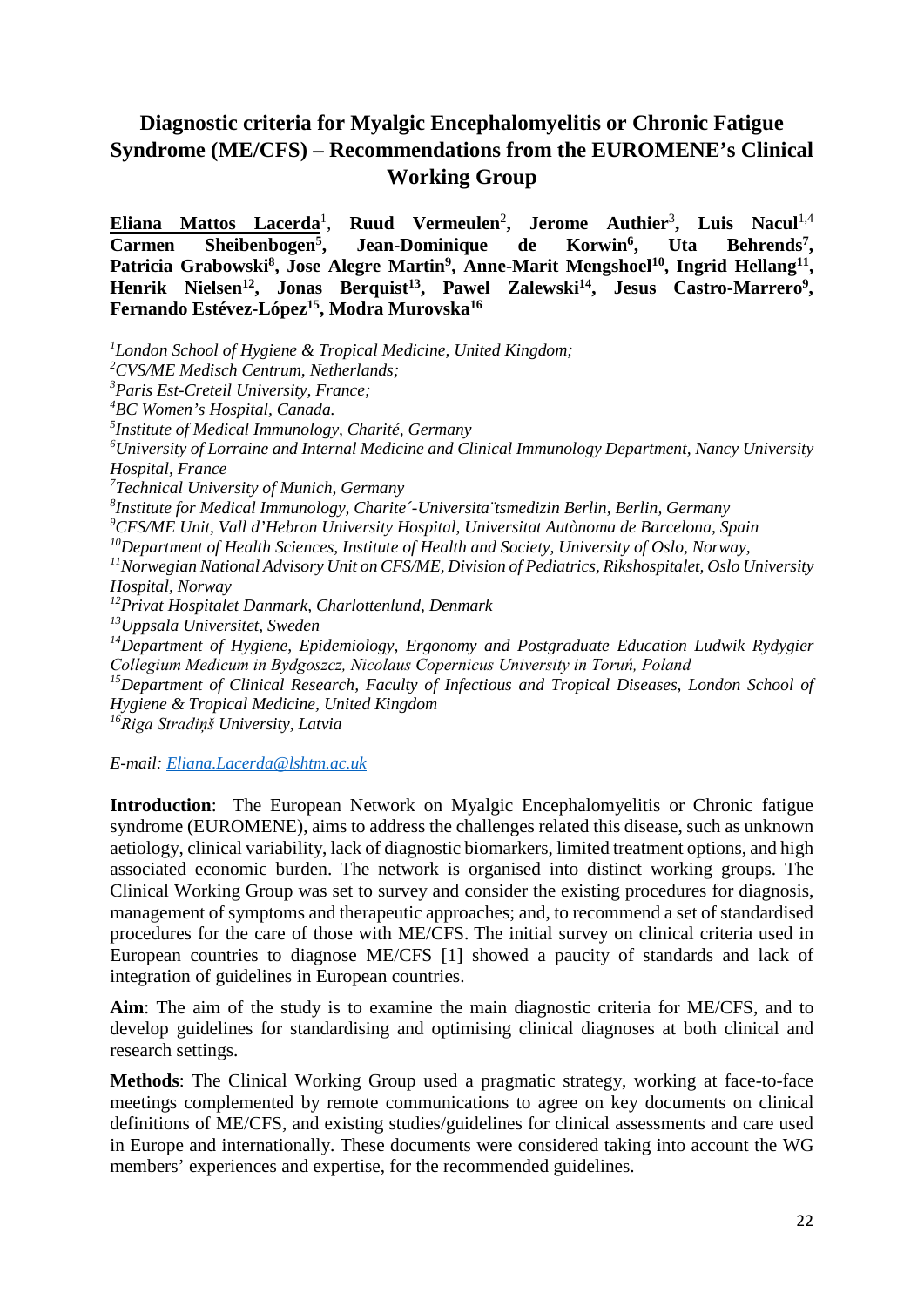**Results**: The group agreed that the Institute of Medicine (currently, National Academy of Medicine) criteria [2] and the Canadian Consensus Criteria [3] should be recommended for diagnosing adults, in primary care and secondary care/research settings, respectively. The paediatric population should be assessed recommendations from Rowe et al [4],

**Conclusions**: Standardised procedures for ME/CFS clinical diagnosis and patient subgrouping can improve the clinical care and management of symptoms, while maximising research efforts for specific biomarker(s) finding and therapeutic approaches.

#### **References:**

1. E. B. Strand, L. Nacul, A. M. Mengshoel, I. B. Helland, P. Grabowski, A. Krumina, J. Alegre-Martin, M. Efrim-Budisteanu, S. Sekulic, D. Pheby D, G. K. Sakkas, C. A. Sirbu, F. J. Authier, European Network on ME/CFS (EUROMENE), **14** (2019) e0225995.

2. Institute of Medicine (2015). Beyond Myalgic Encephalomyelitis/Chronic Fatigue Syndrome: Redefining an Illness. Washington, DC, The National Academies Press. https://doi.org/10.17226/19012.

3. B. M. Carruthers, A. K. Jain, K. L. De Meirleir, D. L. Peterson, N. G. Klimas, A. M. Lerner, A. C. Bested, P. Flor-Henry, P. Joshi, A. P. Powles, J. A. Sherkey and M. I. van de Sande, Journal of chronic fatigue syndrome **11** (2003) 7-115.

<span id="page-22-0"></span>4. P. C. Rowe, R. A. Underhill, K. J. Friedman, A. Gurwitt, M. S. Medow, M. S. Schwartz, N. Speight, J. M. Stewart, R. Vallings and K. S. Rowe, Front Pediatr, **5** (2017) 121.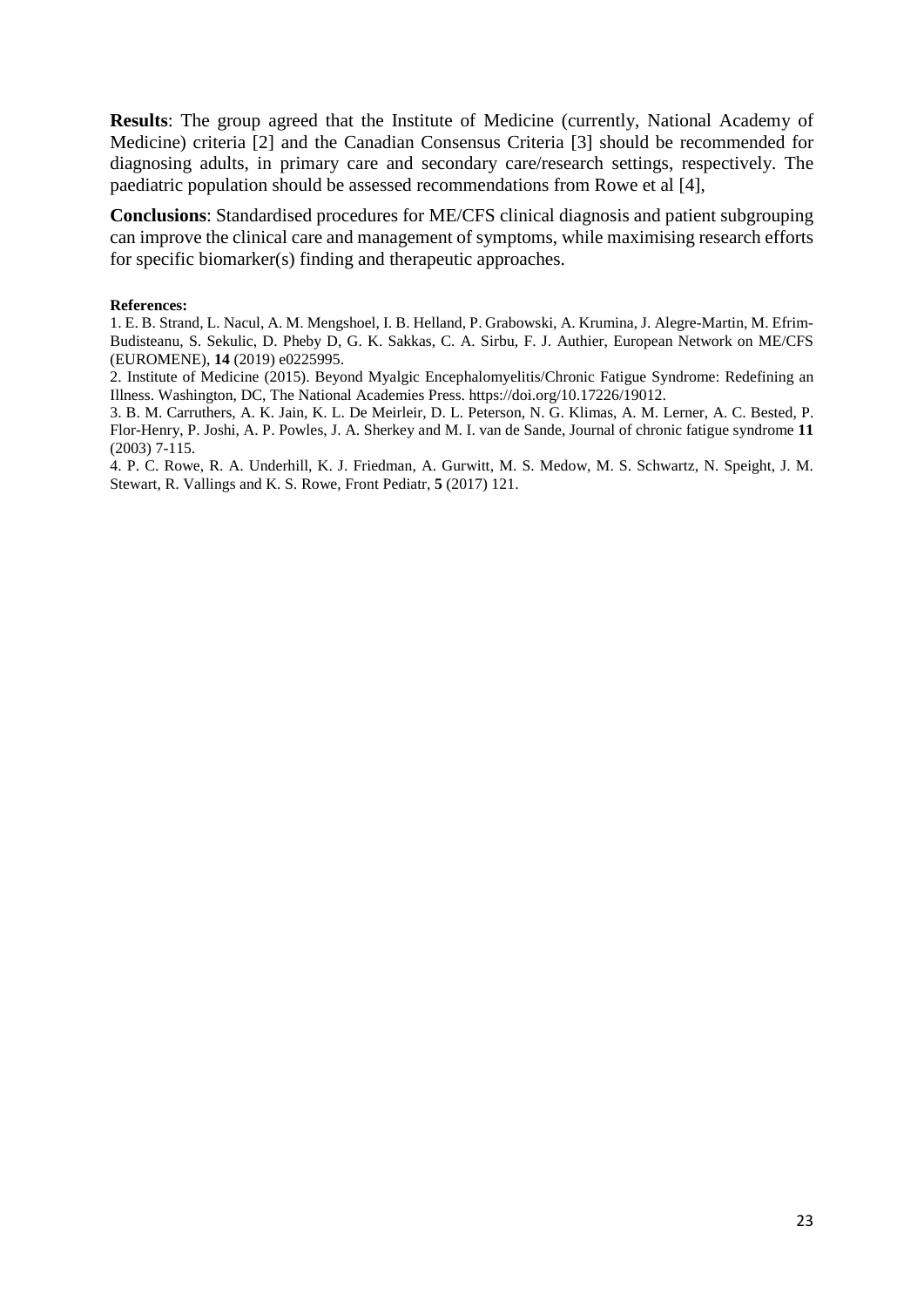## **Cardiopulmonary Exercise Test in ME/CFS: Why, How and When?**

#### **Ruud C.W. Vermeulen**

#### *CVS/ME Medisch Centrum, Netherlands*

#### *E-mail: [rv@cvscentrum.nl](mailto:rv@cvscentrum.nl)*

In a cardiopulmonary exercise test (CPX), the energy production in the mitochondria in the muscle cells of the legs is stressed. The energy production depends on:

- 1. the number and quality of mitochondria influenced by the activity. Inactivity will result in a reduction of the mitochondria per cell [1];
- 2. whether the ovum contains a small percentage of low-quality mitochondria, thus making normal activity being possible. When the number of low-quality mitochondria increases faster than the normal ones, the percentage will increase, resulting in insufficient energy production later in life [2];
- 3. insufficiency of co-factors such as coenzyme Q10 and carnitine resulting in insufficient regeneration of Adenosine triphosphate (ATP) and insufficient energy [3, 4].
- 4. insufficiency of oxygen supply being well known in lung, heart and vascular disease. Less well known is a decreased energy production due to a carbohydrate and fatty acid supply to the mitochondria [5].

During the CPX, the response to increasing physical load was measured. The response aids to the differential diagnosis of the causes for physical impairment. The test is standardised and validated for almost any cause for physical impairment [6].

In ME/CFS, we are confronted with a large number of patients and a limited number of health care providers. Therefore, the selection of patients for referral to a centre for a CPX and other extensive tests must be agreed upon. The CPX test is too heavy a burden for some patients adding more to the need for a careful selection. A less demanding test that may present as an alternative became available recently [7, 8].

#### **References:**

1. J. Zoll, N. Koulmann, L. Bahi, R. Ventura-Clapier,A .X. Bigard,. J Cell Physiol, **194** (2003), 186-193.

2. P. Mishra, D. C.Chan, Nat Rev Mol Cell Biol, **15** (2014) 634-646.

3. D. Yubero, G. Allen, R. Artuch, R. Montero, J Clin Med **6** (2017) E37.

4. R. C. W. Vermeulen, H. R. Scholte, Psychosomatic Medicine, **66** (2004) 276-282.

5. O. Fluge, O. Mella, O. Bruland, K. Risa, S. E. Dyrstad, K. Alme, I. G. Rekeland, D. Sapkota, G. V. Rosland, A. Fossa et al, JCI Insight, **1** (2016) e89376.

6. K. Wassermann, J. E. Hansen, D. Y. Sue, W. W. Stringer, K. E. Sietsema, X-G Sun, B. J. Whipp, Principles of exercise testing and Interpretation, Fifth edn. Philadelphia, Baltimore, New York, London, Buenos Aires, Hong Kong, Syndey, Tokyo Wolters Kluwer, Lippingcott Williams & Wilkins; (2012).

7. L. C. Nacul, K. Mudie, C. C. Kingdon, T. G. Clark, E. M. Lacerda, Frontiers in neurology, **9** (2018), 992. 8. Y. Jammes, C. Stavris, C. Charpin, S. Rebaudet, G. Lagrange, F. Retornaz, Clin Biomech (Bristol, Avon), **73** (2020) 162-165.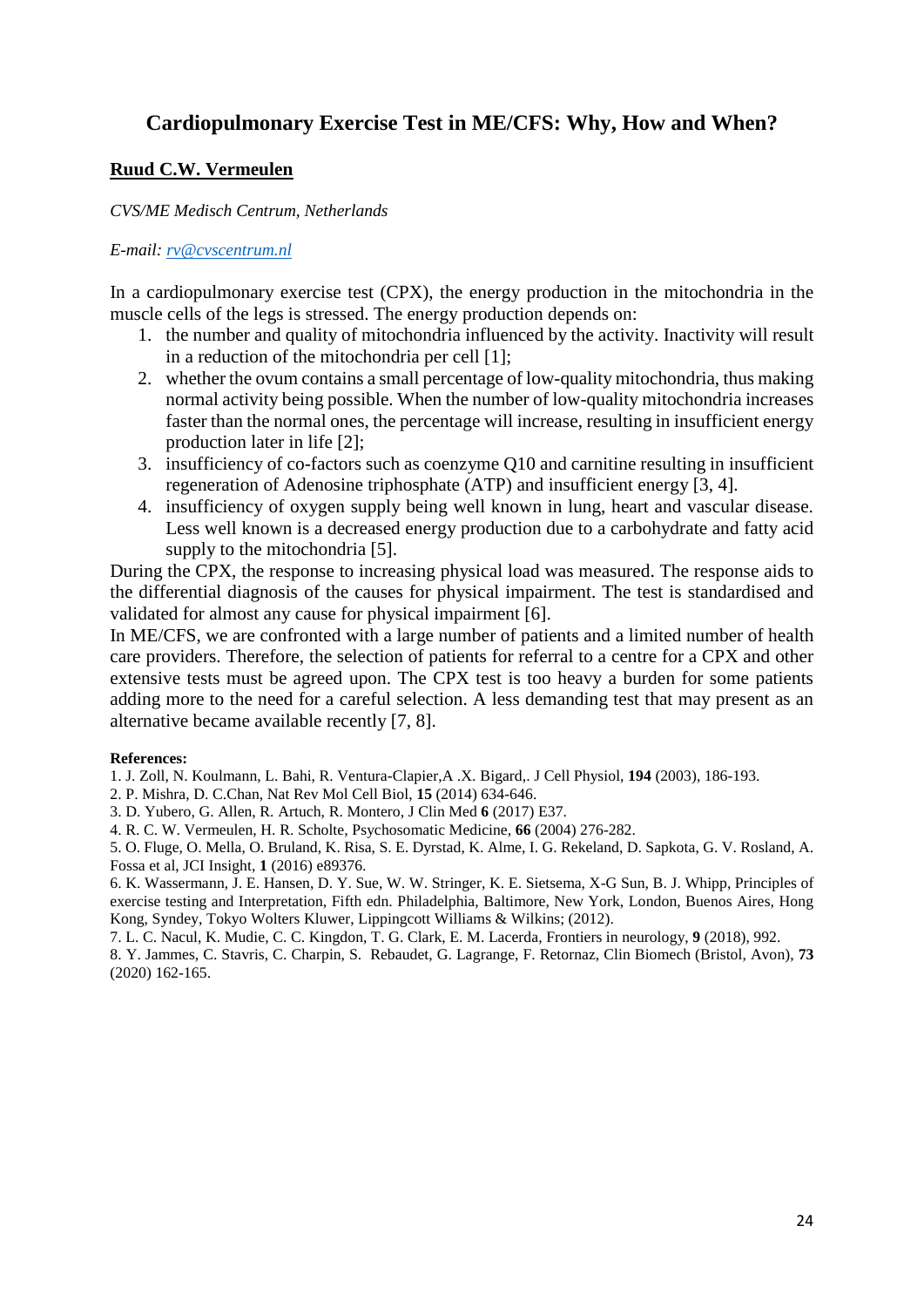## <span id="page-24-0"></span>**How Myalgic Encephalomyelitis/Chronic Fatigue Syndrome (ME/CFS) Progresses: The Natural History of ME/CFS**

#### Luis Nacul<sup>1,2</sup>, Shennae O'Boyle<sup>1</sup>, Luigi Palla<sup>3,4</sup>, Flavio E. Nacul<sup>5</sup>, Kathleen Mudie<sup>1</sup>, Caroline Claire Kingdon<sup>1</sup>, Jacqueline Margaret Cliff<sup>1</sup>, Taane G. Clark<sup>1,3</sup>, **Hazel Marguerite Dockrell1, Eliana Mattos Lacerda1**

*1 Department of Clinical Research, Faculty of Infectious and Tropical Diseases, London School of Hygiene & Tropical Medicine, United Kingdom;* 

*2 B.C. Women's Hospital and Health Centre, Canada;* 

*3 Faculty of Epidemiology and Population Health, London School of Hygiene & Tropical Medicine, United Kingdom;* 

*4 Nagasaki University School of Tropical Medicine and Global Health, Japan; 5 Pro-Cardiaco Hospital and Federal University of Rio de Janeiro, Brazil*

*E-mail: [Shennae.OBoyle@lshtm.ac.uk;](mailto:Shennae.OBoyle@lshtm.ac.uk) [Kathleen.Mudie1@lshtm.ac.uk](mailto:Kathleen.Mudie1@lshtm.ac.uk)*

A framework has been proposed for understanding and interpreting the pathophysiology of Myalgic Encephalomyelitis/Chronic Fatigue Syndrome (ME/CFS) that considers the wider determinants of health and the long-term temporal variation in pathophysiological features and disease phenotype throughout the natural history of the disease.

As in other chronic diseases, ME/CFS evolves through different stages, from asymptomatic predisposition, progressing to a prodromal stage, and then to symptomatic disease. Disease incidence depends on genetic makeup[1–4], exposures to environment factors [5, 6], and the nature of the host response[7–9]. In people who develop ME/CFS, normal homeostatic processes in response to adverse insults may be replaced by aberrant responses leading to dysfunctional states[10, 11]. Thus, the predominantly neuro-immune manifestations that characterise early disease and are underlined by a hyper-metabolic state, may be followed by various processes leading to multi-systemic abnormalities and related symptoms[12–15]. This abnormal state and the effects of a range of mediators such as products of oxidative and nitrosamine stress, may lead to progressive cell and metabolic dysfunction culminating in a hypometabolic state with low energy production [16–18]. These processes do not seem to happen uniformly. Although a spiralling of progressive inter-related and self-sustaining abnormalities may ensue, reversion to states of milder abnormalities is possible if the host is able to restate responses to improve homeostatic equilibrium.

With time variation in disease presentation, no single ME/CFS case description, set of diagnostic criteria, or molecular feature is currently representative of all patients at different disease stages. While acknowledging its limitations due to the incomplete research evidence, we suggest the proposed framework may support future research design and health care interventions for people with ME/CFS.

#### **References:**

1. F. Albright, K. Light, A. Light, L. Bateman, and L. A. Cannon-Albright, BMC Neurol, **11** (2011) 62.

2. J. Smith, E. L. Fritz, J. R. Kerr, A. J. Cleare, S. Wessely, and D. L. Mattey, J Clin Pathol, **58** (2005), 860–863.

3. K. A. Schlauch, S. F. Khaiboullina, K. L. De Meirleir, S. Rawat, J. Petereit, A. A. Rizvanov, N. Blatt, T. Mijatovic, D. Kulick, A. Palotás, V. C. Lombardi, Transl Psychiatry, **6** (2016) e730.

5. J. W. Gow, S. Hagan, P. Herzyk, C. Cannon, P. O. Behan, and A. Chaudhuri, BMC Med Genomics, **2** (2009) 38.

6. J. R. Kerr, R. Petty, B. Burke, J. Gough, D. Fear, L. I. Sinclair, D. L. Mattey, S. C. M. Richards, J. Montgomery, D. A. Baldwin, P. Kellam, T. J. Harrison, G. E. Griffin, J. Main, D. Enlander, D. J. Nutt, S. T. Holgate, J Infect Dis, **197** (2008) 1171–1184.

<sup>4.</sup> A. K. Smith, P. D. White, E. Aslakson, U. Vollmer-Conna, and M. S. Rajeevan, Pharmacogenomics, **7** (2006) 387–394.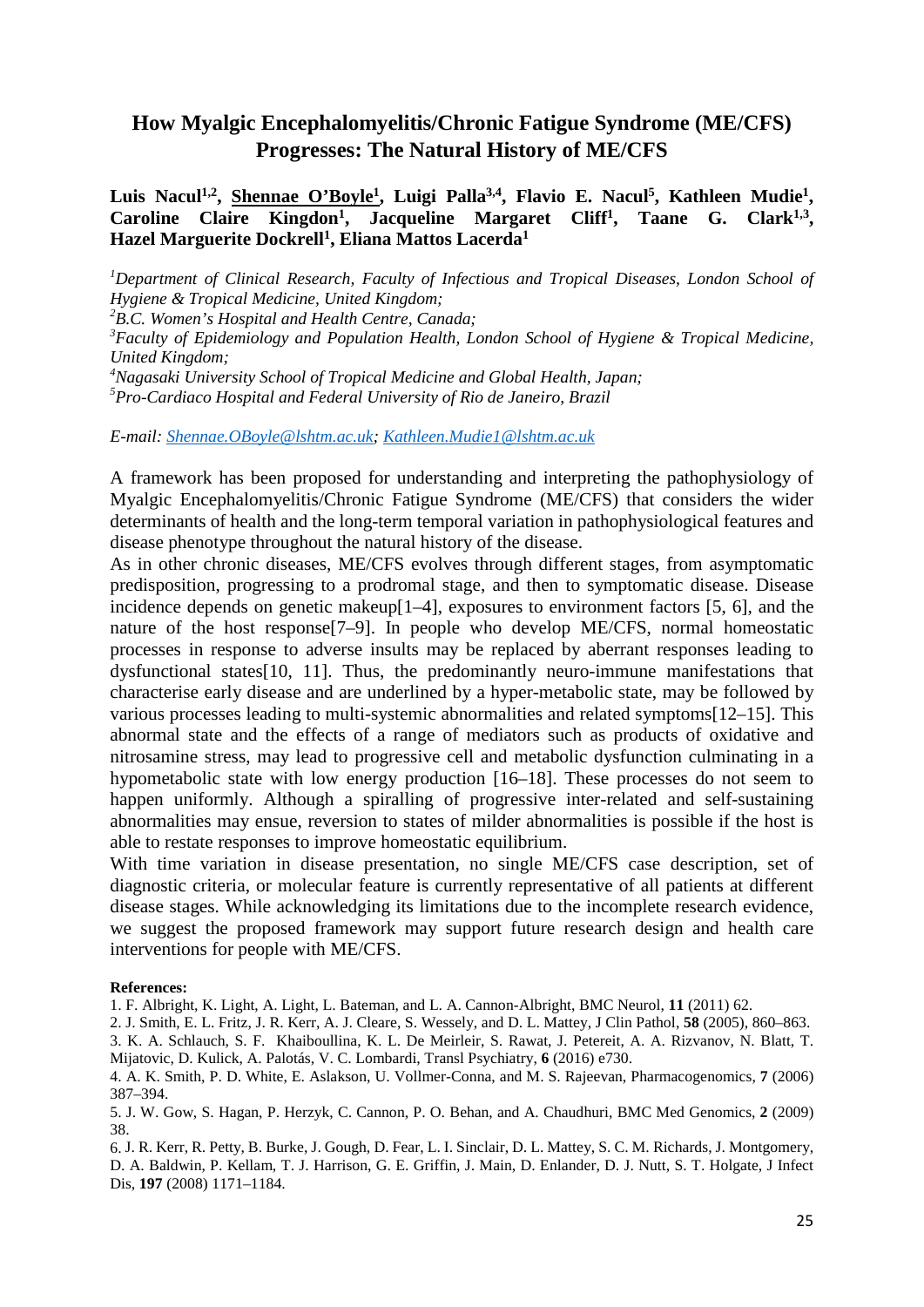7. A. C. Bested, P. R. Saunders, and A. C. Logan, Med. Hypotheses, **57** (2001) 231–7.

8. B. H. Natelson, S. A. Weaver, C. L. Tseng, and J. E. Ottenweller, Clin Diagn Lab Immunol, **12** (2005) 52–55.

9. S. E. Schutzer, T. E. Angel, T. Liu, A. A. Schepmoes, T. R. Clauss, J. N. Adkins, D. G. Camp II, B. K. Holland,

J. Bergquist, P. K. Coyle, R. D. Smith, B. A. Fallon, B. H. Natelson, PLoS One, **6** (2011) e17287.

10. N. G. Klimas, G. Broderick, and M. A. Fletcher, Brain Behav Immun**, 26** (2012) 1202-1210.

11. E. Hatziagelaki, M. Adamaki, I. Tsilioni, G. Dimitriadis, T. C. Theoharides, J. Pharmacol. Exp. Ther., **367** (2018) 155-167.

12. C. Shepherd and A. Chaudhuri, ME/CFS/PVFS: An Exploration of the Key Clinical Issues, 11th ed. Gawco: The ME Association, 2019.

13. J. C. W. Edwards, S. McGrath, A. Baldwin, M. Livingstone, A. Kewley, Fatigue Biomed. Heal. Behav., **4** (2016) 63–69.

14. J. A. Monro and B. K. Puri, Mol. Neurobiol., **55** (2018) 7377–7388.

15. A. L. Komaroff, JAMA, **322** (2019) 499–500.

16. A. Germain, D. Ruppert, S. M. Levine, M. R. Hanson, Metabolites, **8** (2018) 90.

17. R. K. Naviaux, J. C. Naviaux, K. Li, A. T. Bright, W. A. Alaynick, L. Wang, A. Baxter, N. Nathan, W. Anderson, E. Gordon, PNAS, **113** (2016) 5472–5480.

18. D. Missailidis, S. J. Annesley, and P. R. Fisher, Diagnostics (Basel, Switzerland), **9** (2019) 80.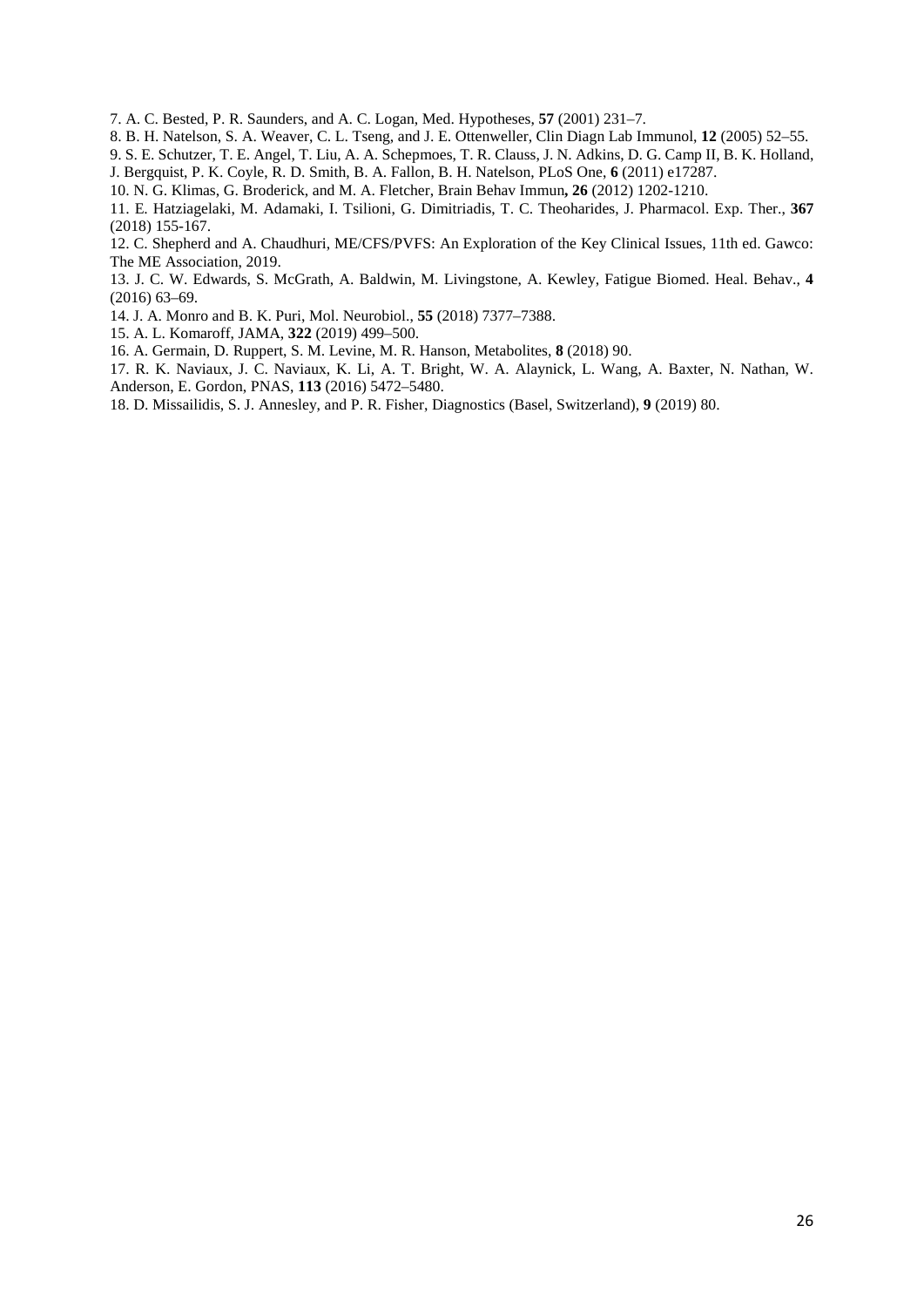## <span id="page-26-0"></span>**Patients from the French Chronic Fatigue Syndrome association fulfilled Systemic Exertion Intolerance Disease (SEID) criteria, but disagreed this new denomination**

#### Julien Campagne<sup>1</sup>, Isabelle Fornasieri<sup>2</sup>, Barbara Andreani<sup>3</sup>, Françoise Bécavin<sup>4</sup>, **Monique Eginard4, Jean-Dominique de Korwin1**

*1 University of Lorraine and Internal Medicine and Clinical Immunology Department, Nancy University Hospital, France; 2 Faculty of Psychology, University of Strasbourg, France; 3 Regional Center for Scientific Documentation and Clinical Research, Legouest Army Training Hospital, France;*

*4 French Chronic Fatigue Syndrome Association (ASFC), France* 

*E-mail: [jean-dominique.dekorwin@univ-lorraine.fr](mailto:jean-dominique.dekorwin@univ-lorraine.fr)*

**Introduction:** Diagnosis of Myalgic Encephalomyelitis/Chronic Fatigue Syndrome (CFS/ME) remains exclusively based on clinical examination after exclusion of other causes of fatigue, with various classifications published. In 2015, the American Institute of Medicine (IOM) proposed new diagnostic criteria for CFS/ME and a new name Systemic Exertion Intolerance Disease (SEID).

**Aim and Methods:** A questionnaire was sent to 494 adult members of the French Association of CFS/ME (ASFC) assessing the SEID criteria, and collecting their declared diagnosis of chronic fatigue (CFS/ME, or self-added proposals), their more disabling symptoms and their opinion about the new SEID terminology. French-translated questions from the IOM tool kit were used to assess each criterion of SEID. Subjects had to classify from the most to the least disabling six main symptoms (activities limitation, post-exertional malaise [PEM], unrefreshing sleep, cognitive impairment, orthostatic intolerance and pain) and to give their opinion on new denomination SEID.

**Results:** 227 (46 %) subjects responded. They declared one or more chronic fatigue diagnosis: 168 CFS (74 %), 44 ME (19 %) and 99 FM (44 %), 20 others (9 %); often in association: 108 subjects with CFS and/or ME without FM (CFS/ME, 48 %), 29 with FM alone (13 %) and 70 with CFS/ME and FM (CFS/ME+FM, 31 %). SEID criteria were found in 191/227 (84 %) of all subjects, 86/108 (80 %) of CFS/ME, 64/70 (91 %) of CFS/ME+FM and 25/29 (86 %) of FM groups. SEID and non-SEID patients were not different concerning age, sex, fatigue onset, trigger, fatigue diagnosis and other symptoms. PEM, unrefreshing sleep and cognitive impairment were more frequently reported in SEID than in non-SEID group ( $p < 0.01$ ). Some questions of the IOM kit seemed to be more discriminant for PEM, unrefreshing sleep, and cognitive impairment. Activities limitation, pain and unrefreshing sleep ranked at the first place of most disabling symptoms for SEID patients, may be due to fibromyalgia comorbidity. Only 45 % of subjects declared that the "SEID" name was appropriate and 54 % thought it would convey a negative image of the disease with similar results in the different subgroups.

**Conclusions:** Most French patients from ASFC association with unexplained fatigue, currently related to CFS, ME, and/or FM fulfilled the SEID criteria. Some questions were identified as being more discriminant for some SEID criteria. Nevertheless, only a minority of the patients has accepted this new SEID terminology.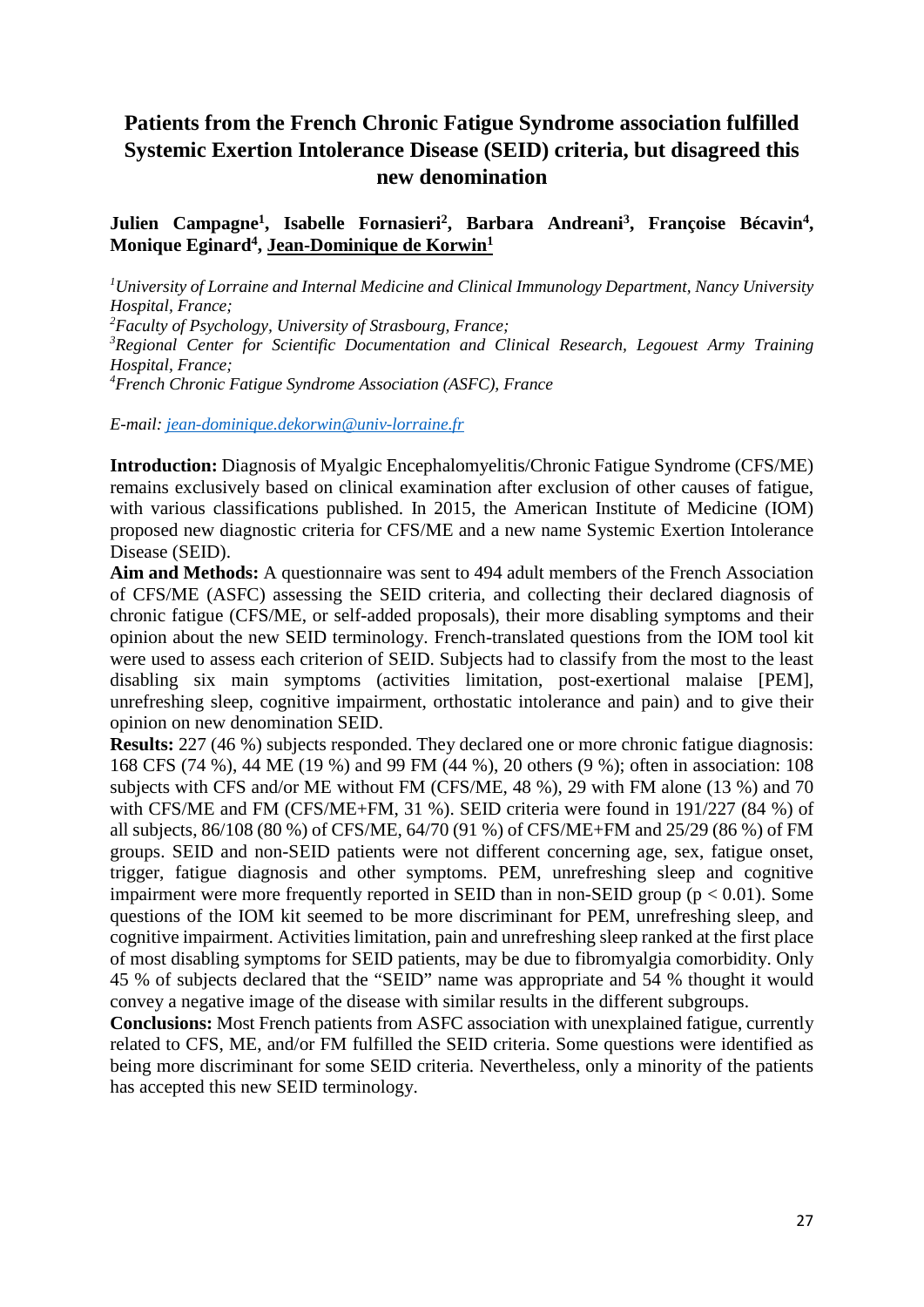## <span id="page-27-0"></span>**Phenotyping cognitive impairment in adult patients with myalgic encephalomyelitis/chronic fatigue syndrome (ME/CFS)**

#### **Mehdi Aoun Sebaiti1, Gounden Yannick2, Hainselin Mathieu2, François Jérôme Authier1**

*1 INSERM/UPEC U955 Team 10 'Biology of Neuromuscular System', Faculty of Médecine, France; 2 CRP-CPO, UR 7273, University of Picardie Jules Verne, France*

#### *E-mail:mehdi.aoun-sebaiti@aphp.fr*

**Aim:** Cognitive complaints are one of the most common and disabling symptoms associated with ME/CFS [1]. In the present study, the results of the neuropsychological assessment performed in patients were retrospectively evaluated in our center with the aim to delineate the cognitive profiles associated with ME/CFS.

**Material and Methods:** 141 consecutive patients were included (sex ratio M/F: 36/105; age [mean  $\pm$  SD]: 46  $\pm$  13 yrs). Inclusion criteria were: (i) patient fulfilling CDC1994 criteria for CFS, (ii) presence of cognitive complaints, and (iii) neuropsychological evaluation performed in our center. A complete screening of all cognitive functions was carried out through an extensive battery of tests routinely used in clinical practice (duration: 75 minutes) and including: (i) Executive functions: Backward digit span, FCSRT, TMT A&B, Stroop, "P" fluency, Rey figure (copy), Zazzo's cancellation test; (ii) Memories: Forward digit span, FCSRT, Rey figure recall; (iii) Instrumental functions: praxies, DO80, "Animal" fluency; (iv) Dichotic listening test: word and sentences conditions; (v) Pain, fatigue, depression: BDI-II, VAS (pain), VAS (fatigue).

**Results:** Four cognitive profiles were identified: (i) patients ( $n = 12/141$ ; age:  $38 \pm 13$  yrs) with no cognitive impairment or weakness, except a specific slowing down of the reading speed in 1/3 of them; (ii) patients (n =  $52/141$ ; age:  $48 \pm 12$  yrs) with significant weakness (test score <-1 SD) in selective visual attention and immediate visual memory, and a specific slowing down of reading speed; (iii) patients (n = 53/141; age:  $46 \pm 13$  yrs) with a pathological score (< -1.65 SD) on tests evaluating selective visual attention, cognitive inhibition and reading speed as well as weakness (< -1 SD) in immediate visual memory and in mental flexibility. In this group, there was a correlation between the level of depression or fatigue, and deficits in flexibility or cognitive inhibition. These correlations were not found in other groups of patients. Finally, the last group (iv) of patients (n =  $24/141$ ; age:  $46 \pm 14$  yrs) had episodic memory impairments (storage and consolidation), selective attention in visual input impairment and a specific slowdown in reading speed, with also a weakness  $(< -1 SD$ ) in immediate visual memory, auditory attention, flexibility, cognitive inhibition and information generation.

**Conclusion:** From the obtained results, it appeared that cognitive impairment in ME/CFS patients fits into a semiological framework, characterised by a common backbone (slowing down of the speed of reading, disturbances in selective visual attention and immediate visual memory) possibly aggravated by the impairment of executive functions and episodic memories, instrumental functions remaining always spared.

#### **References:**

1. S. J. Cockshell, & J. L. Mathias, Psychological medicine, **40** (2010) 1253-1267.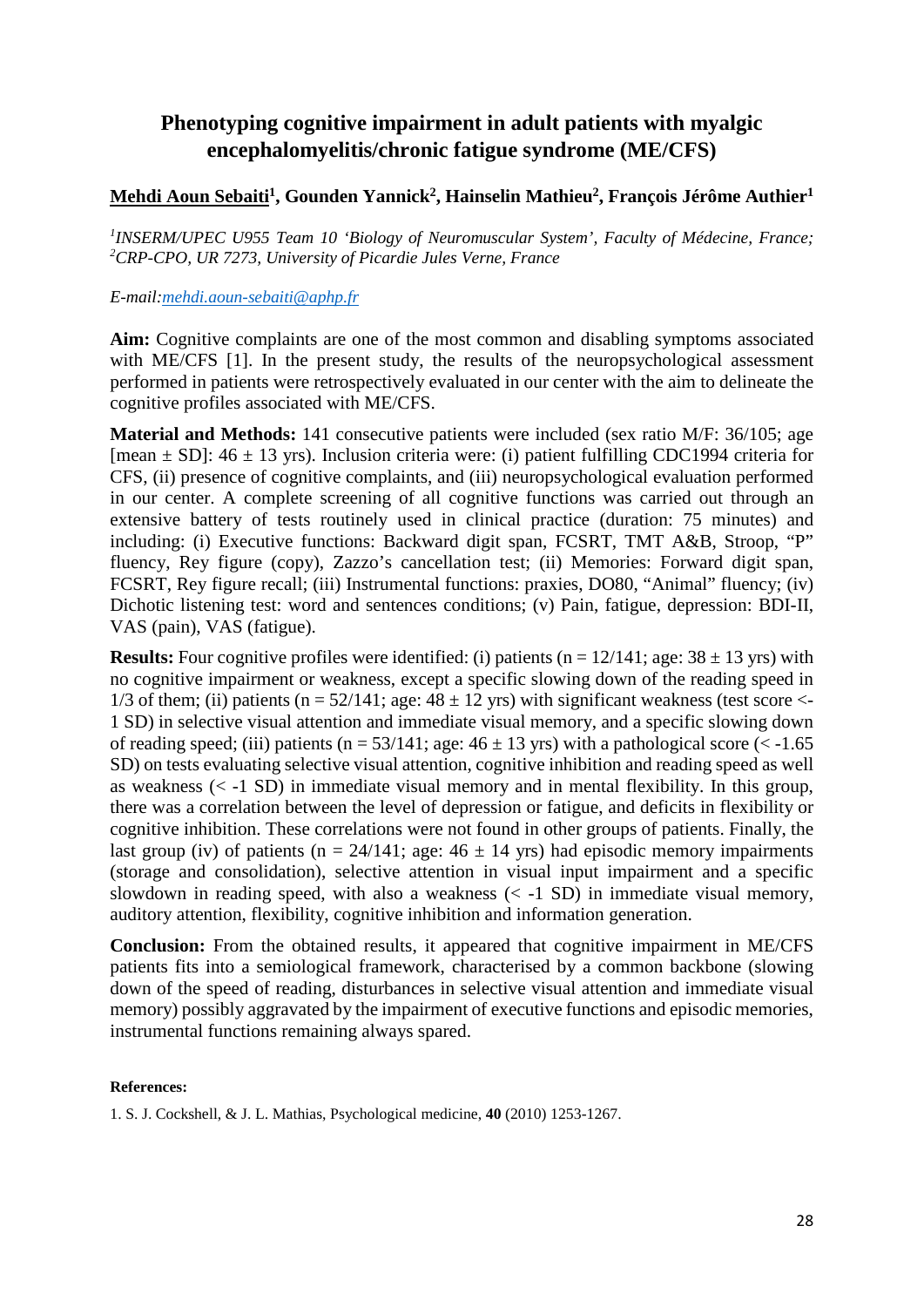## <span id="page-28-0"></span>**Including the housebound patient severely affected by ME/CFS in research: a compassionate approach**

#### Caroline Kingdon<sup>1</sup>, Eliana Lacerda<sup>1</sup>, Dio Giotas<sup>1</sup>, Jack Butterworth<sup>1</sup>, Luis Nacul<sup>1</sup>

1 *London School of Hygiene and Tropical Medicine, United Kingdom*

#### *E-mail: [caroline.kingdon@lshtm.ac.uk](mailto:caroline.kingdon@lshtm.ac.uk)*

**Introduction:** People with severe Myalgic Encephalopathy/Chronic Fatigue Syndrome (ME/CFS) are rarely included in research. Some may be alienated from all statutory medical services, and are therefore difficult to reach, but the CureME team has a broad experience of including these individuals in research. Investigators aiming to include people with severe ME/CFS need to consider the complexity of making an accurate diagnosis in the absence of any biomarker [1], the very real stigma associated with the diagnosis [2] and the many practical challenges around such inclusion.

Capitalising on qualitative and quantitative data collected by the UK ME/CFS Biobank, other ways have been explored to include those house- and bed-bound with ME/CFS in research to begin to address the inequities in care received by people with ME/CFS.

**Methods:** Qualitative and quantitative data of fifteen most commonly experienced symptoms reported by 80 SAPs were analysed.

**Results:** The results of the quantitative and qualitative data have been fully tabulated.

**Discussion:** ME/CFS is a low prestige disease with neither biomarker nor effective treatment and those who are severely affected are rarely included in research. It is believed that by responding to the needs of these individuals with pragmatism and compassion, their muchneeded inclusion is studies can be facilitated to enhance their generalisability and to address inequity.

**Conclusion:** Despite the absence of curative treatments for SAPs, the researcher can include the housebound patient in research that is both effective and worthwhile. Affirming individual experience with compassion and competence, we can build on the body of knowledge around severe disease while learning much from the patient's narrative. Engaging in research can help to legitimise disease in the face of stigma and widespread disbelief.

#### **References:**

1. A. L. Komaroff, JAMA, **322** (2019) 499–500.

2. S. L. McManimen, D. McClellan, J. Stoothoff, L. A. Jason, J Community Psychol, **46** (2018) 959–71. Available from: http://www.ncbi.nlm.nih.gov/pubmed/30311972